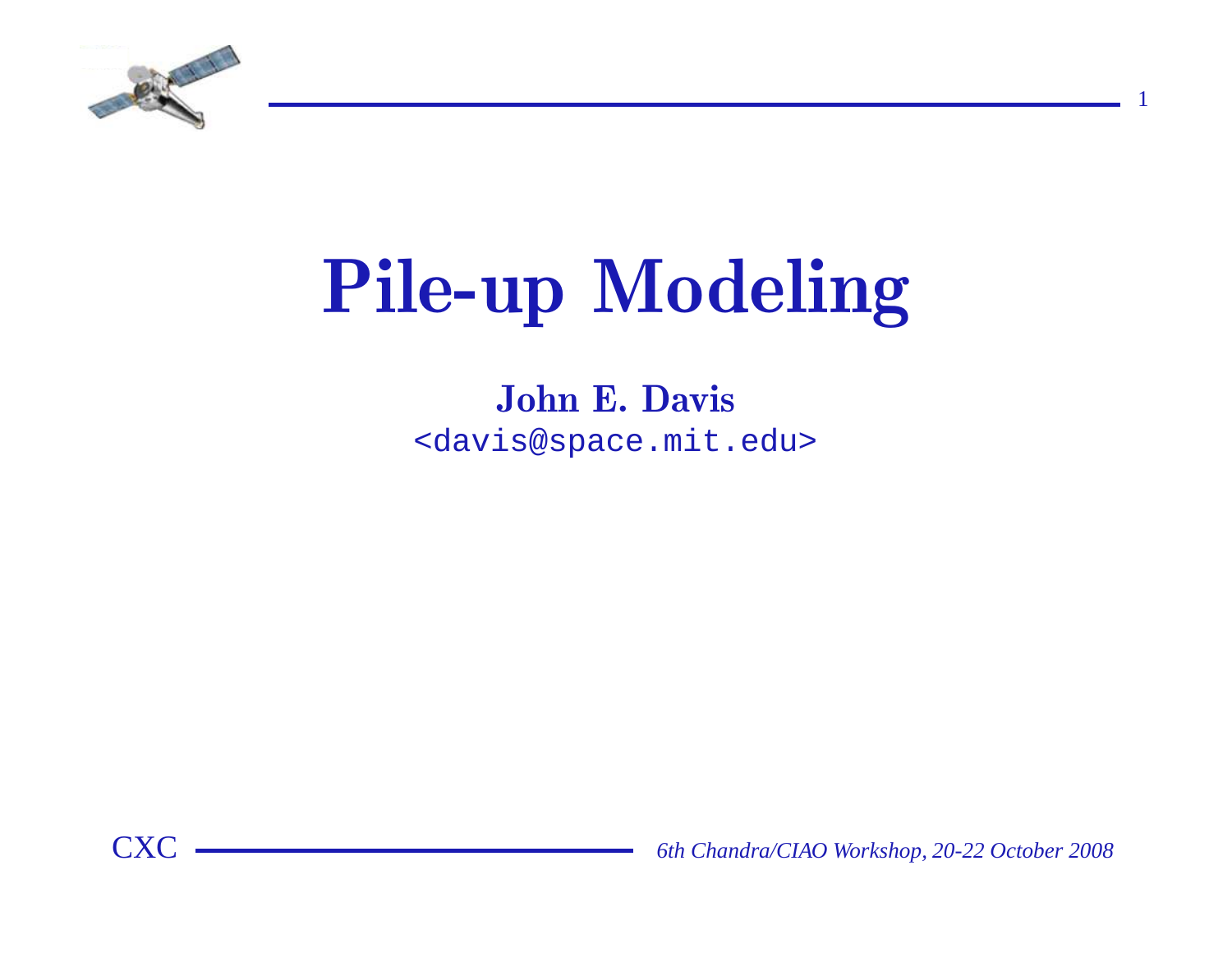

#### **Outline**

- Event Detection
- Grade Migration
- The "Standard Model"
- The Pile-up Model
- Data Preparation
- Using the model in sherpa and isis
- Examples

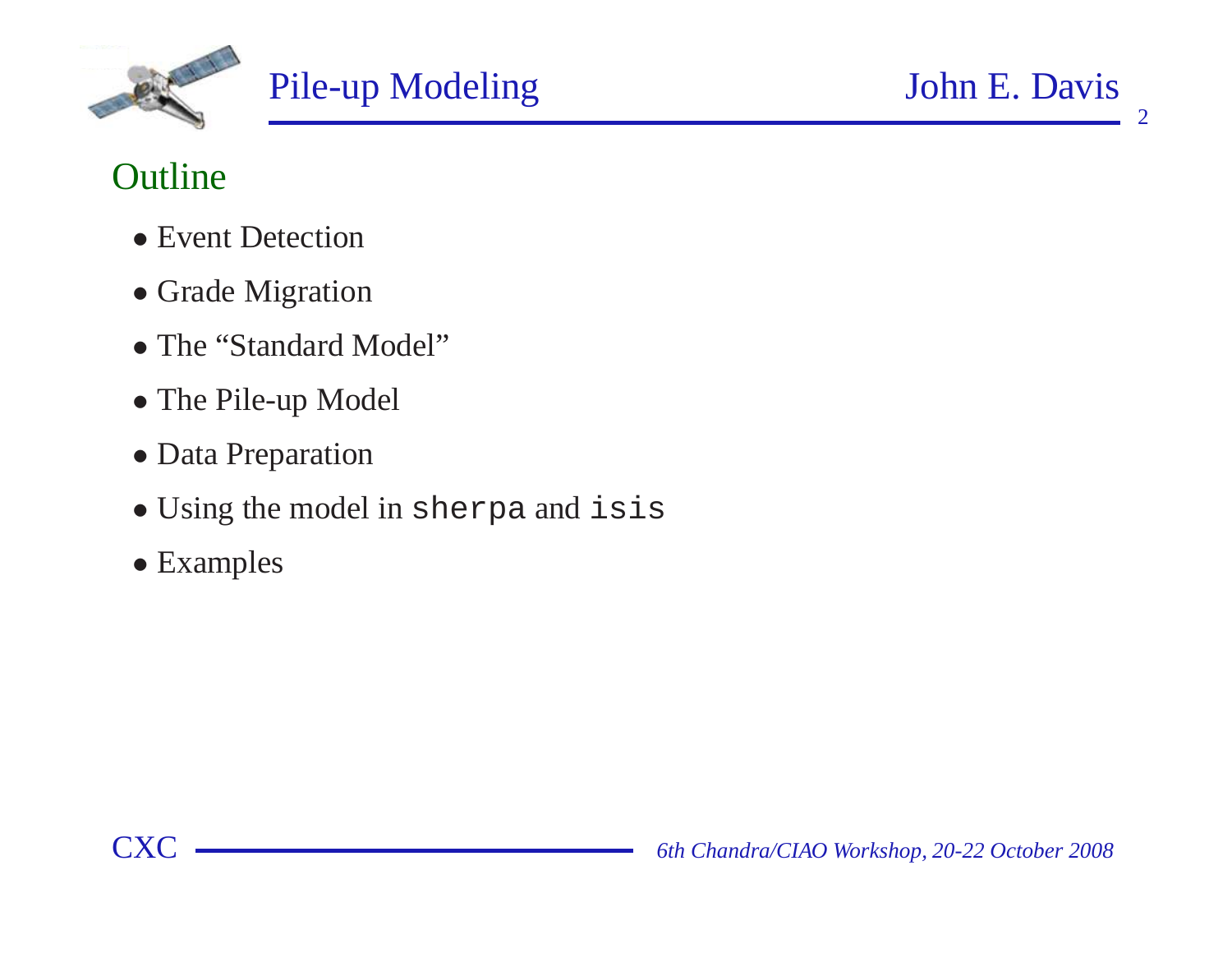

When <sup>a</sup> photon is absorbed in the silicon of <sup>a</sup> CCD, <sup>a</sup> charge cloud of electronhole pairs is formed ( $\approx$  3.65 eV per pair).



The pulse-height is <sup>a</sup> measure of the number of pairs in the cloud.

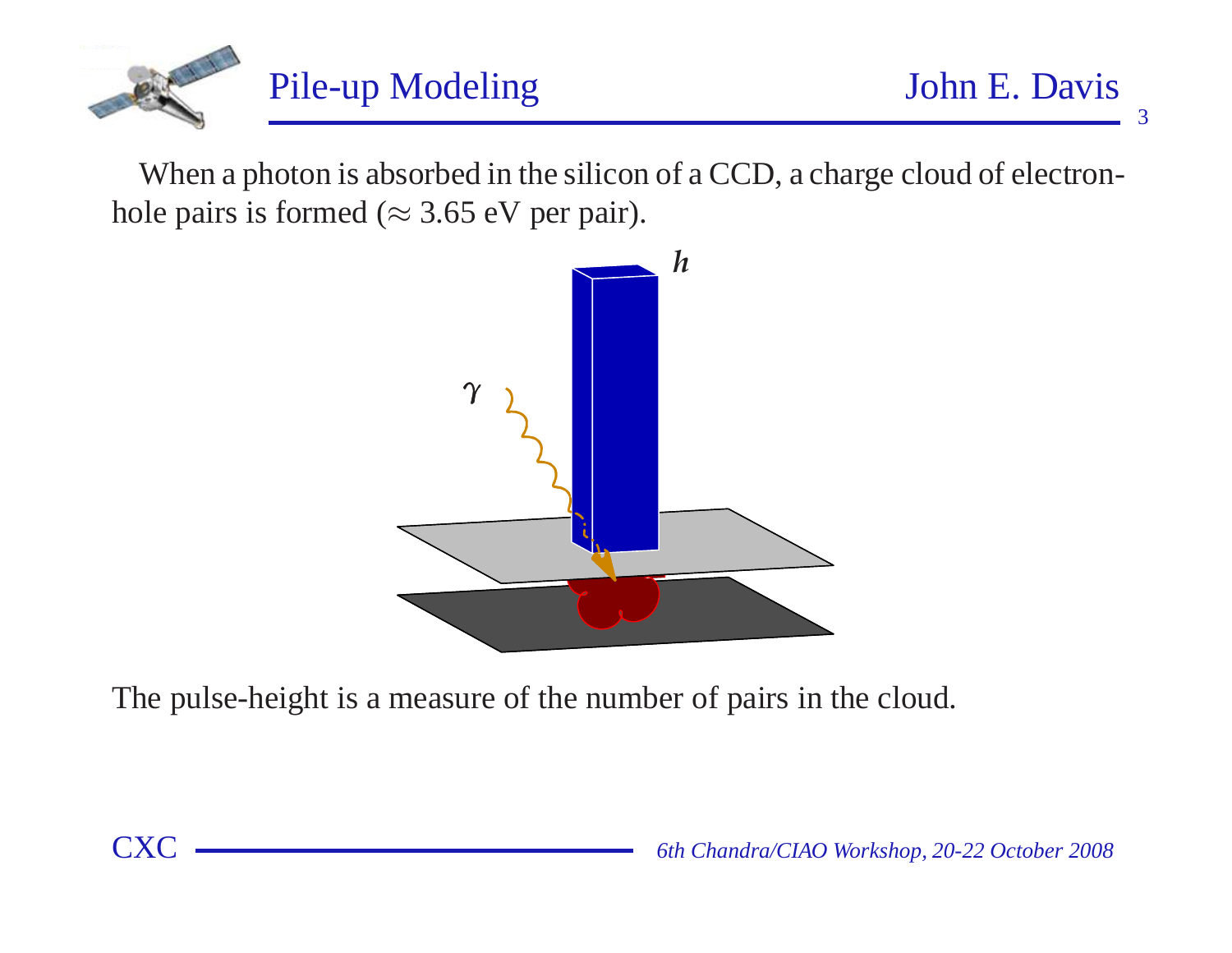

4

For <sup>a</sup> bright source, there is <sup>a</sup> non-negligible probability for two or more photons to arrive in the same region during an integration time. The detectorwill be unable to distinguish the two events. This phenomena is called "pileup".

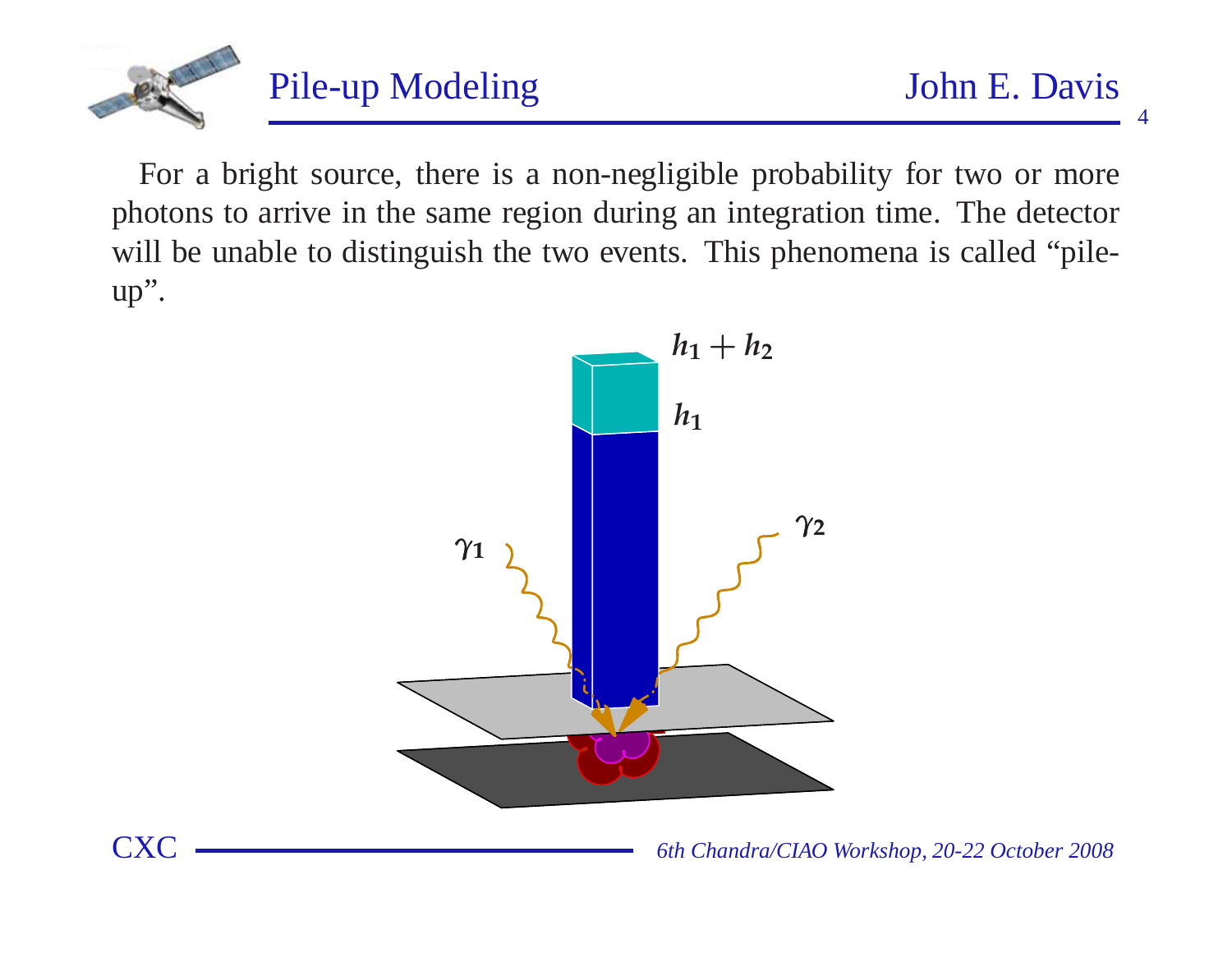

5

Pile-up manifests itself by <sup>a</sup> lower event detection rate and an energy spectrum distorted towards higher energies.

Q0836+7104 predicted -vs- observed

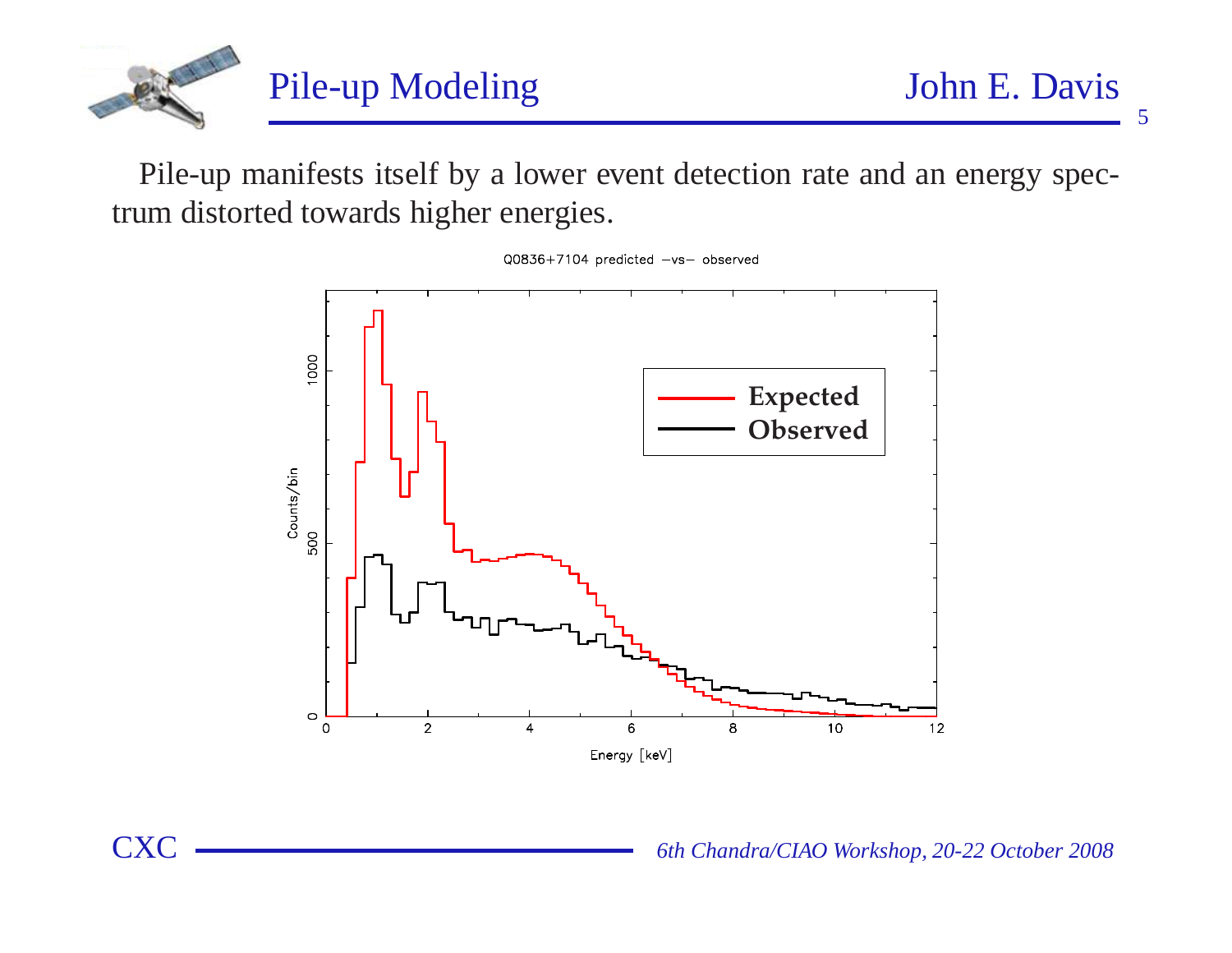

The charge cloud is not necessarily confined to <sup>a</sup> single pixel.



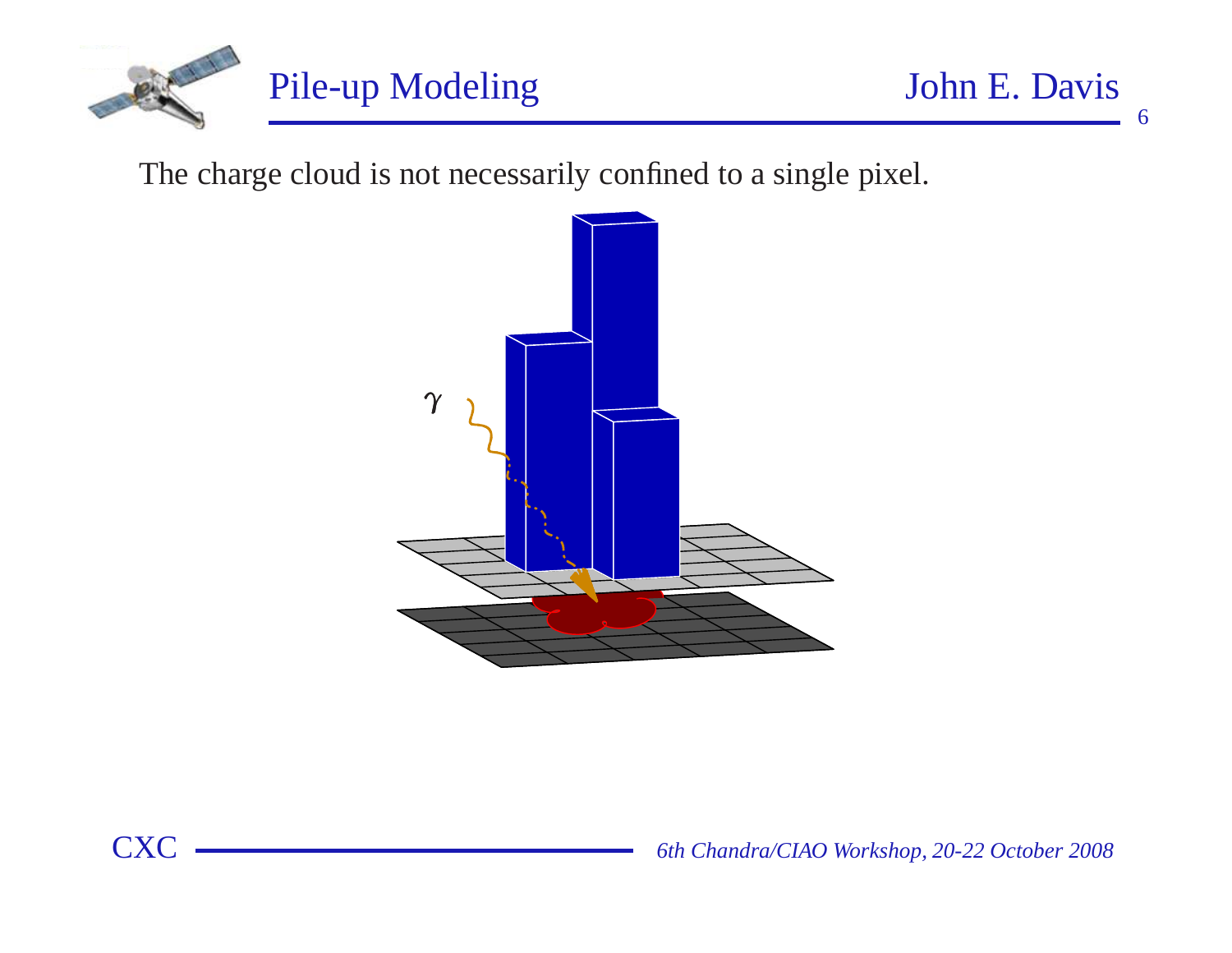

7

#### Cosmic rays also produce charge clouds!



Fortunately, the charge cloud patterns, or "grades", from cosmic rays aredifferent from the patterns produced by X-rays.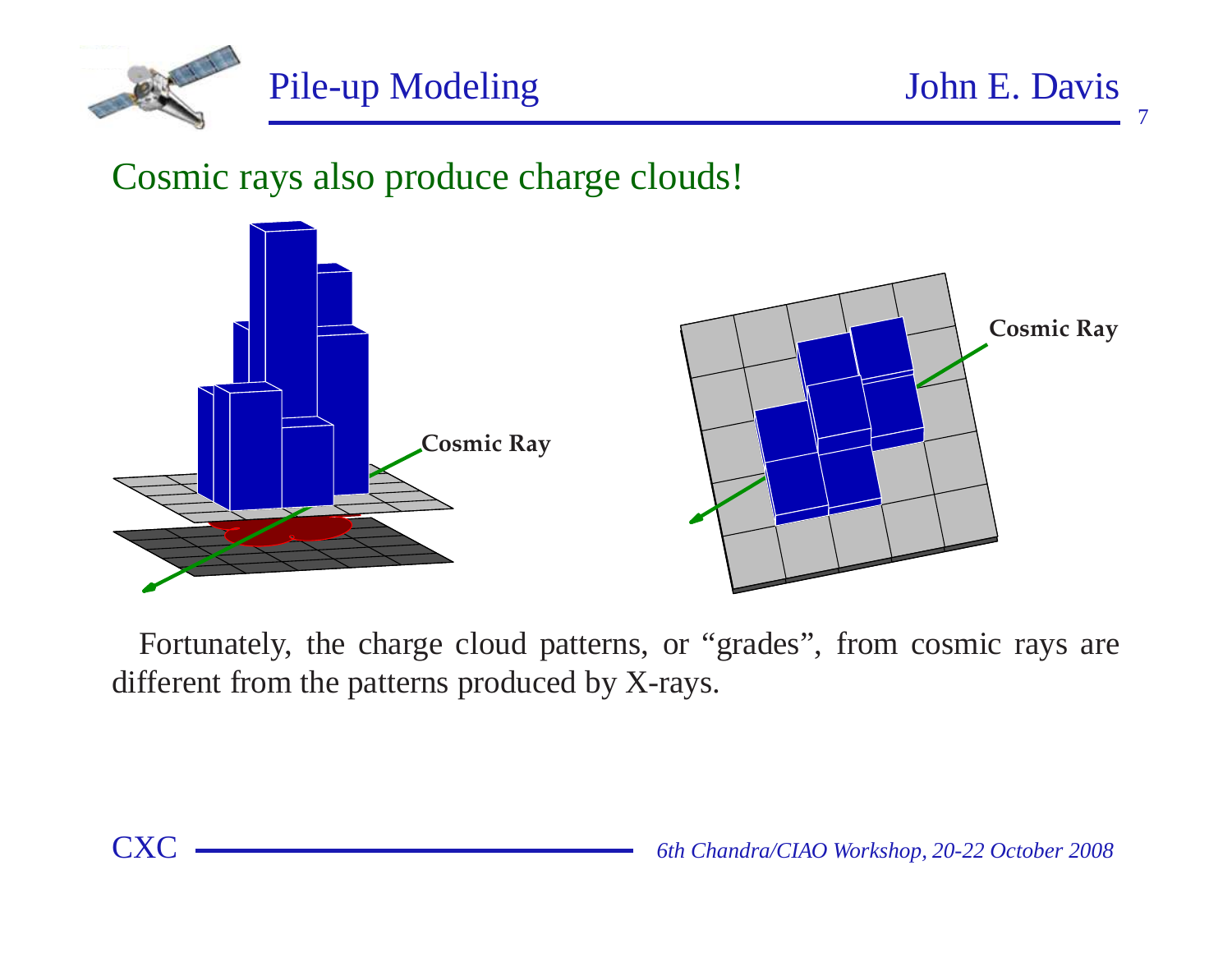

8

X-rays are more likely to produce events with "good grades".

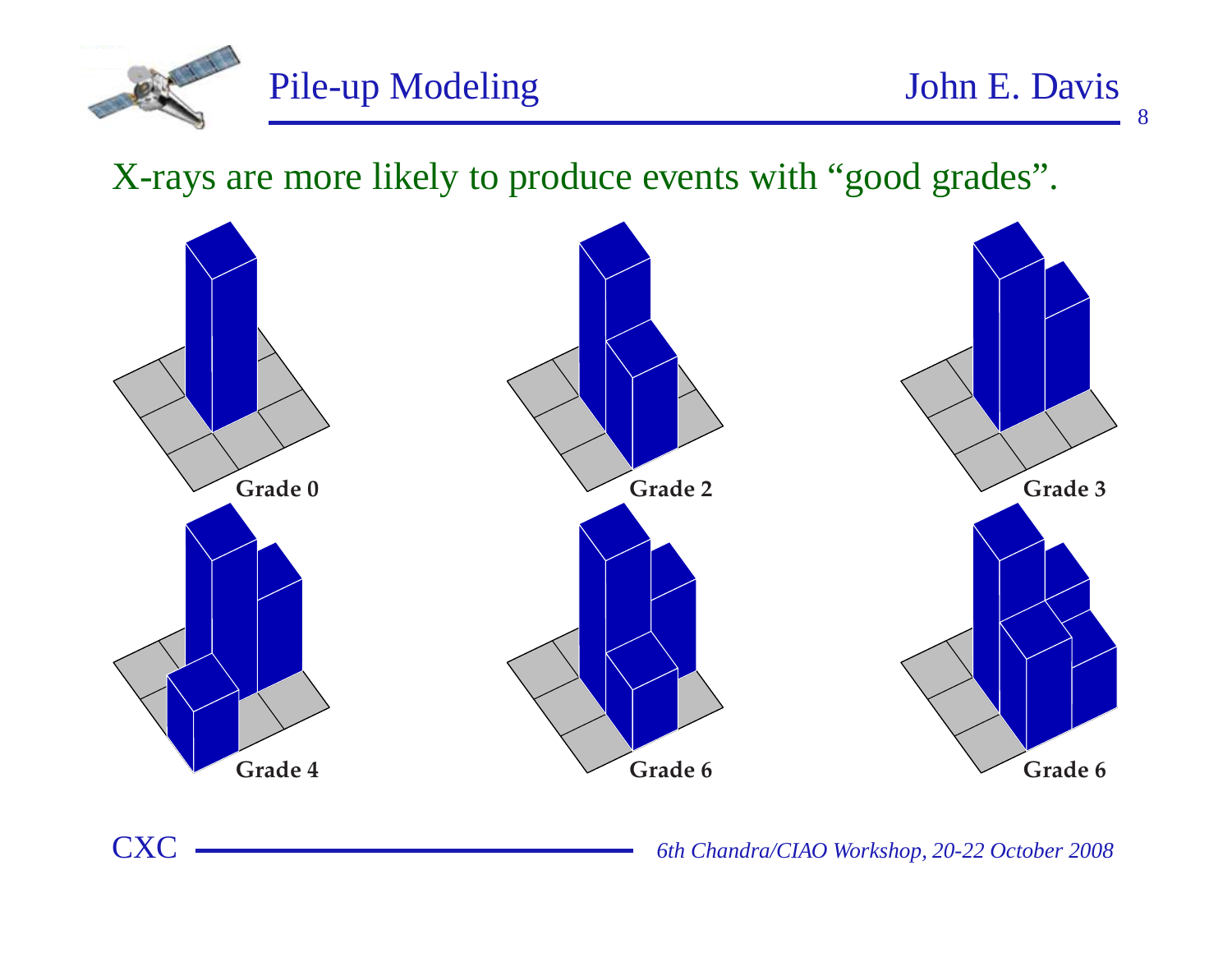

Cosmic rays are more likely to produce events with "bad grades".



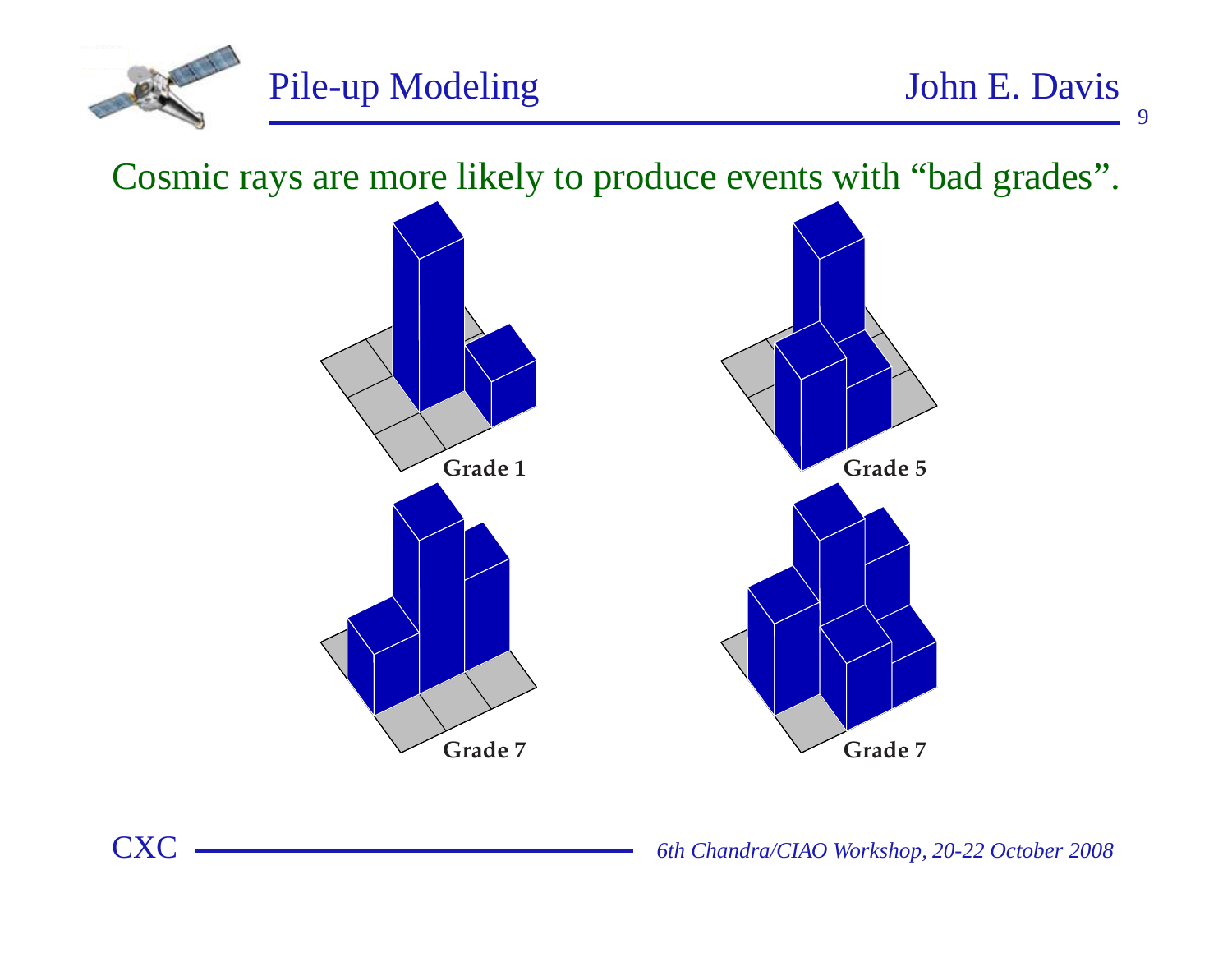

Pile-up can also produce events with "bad grades".





This effect is called "Grade Migration".

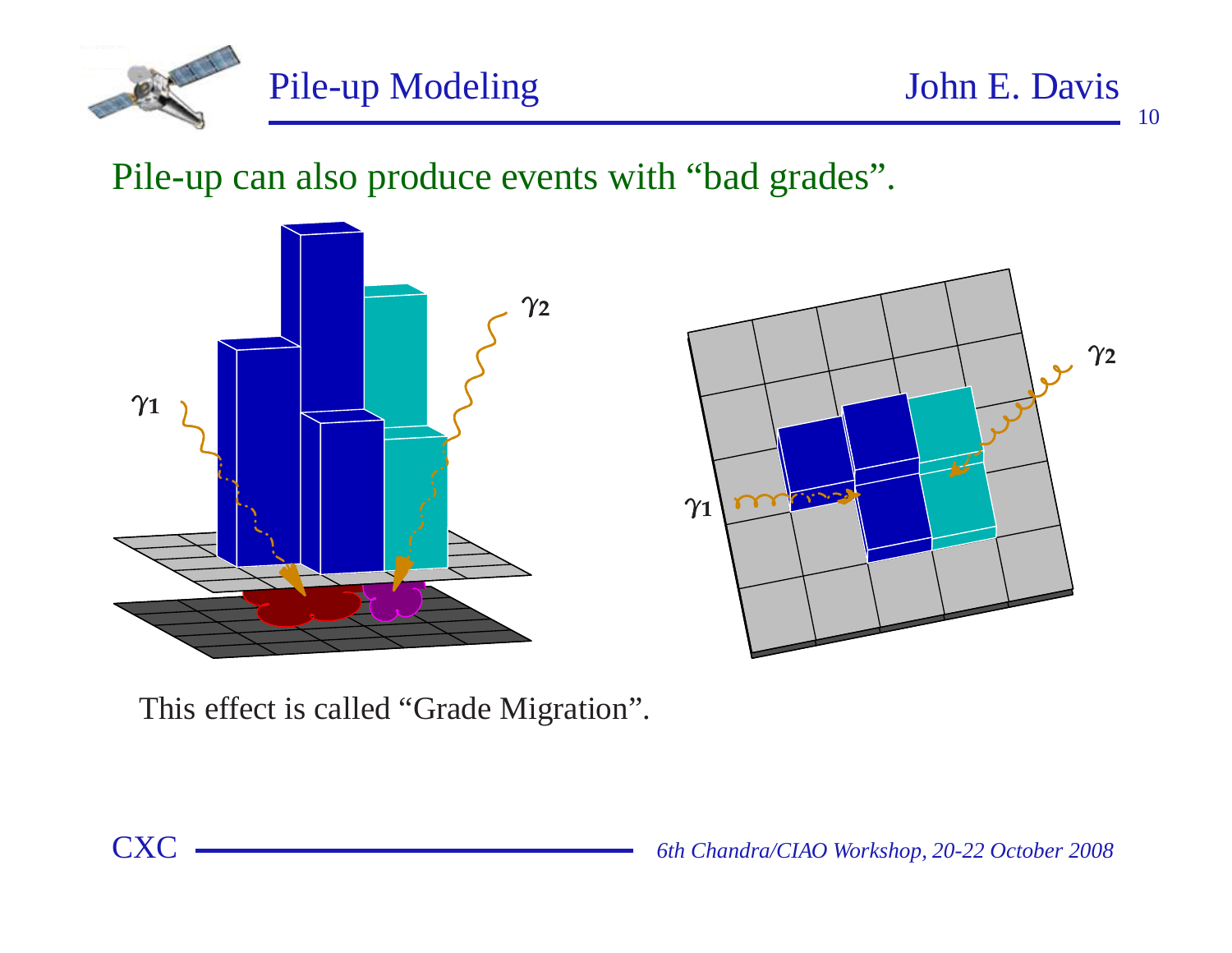

#### The "Standard Model"

$$
C(h) = (N\tau) \int \mathrm{d}E \; R(h,E) A(E) s(E)
$$

 $C(h)$ ) The number of counts in pulse-height bin  $h$ . dmextract  $s(E)$  Incident source flux sherpa mkarf $A(E)$  Effective area, or "ARF" mkrmf $R(h, E)$  Detector redistribution matrix, or "RMF"  $\approx$  TIMEDEL  $\tau$  CCD frame time $N$  Total number of CCD frames  $N\tau$ N $=$  EXPOSURE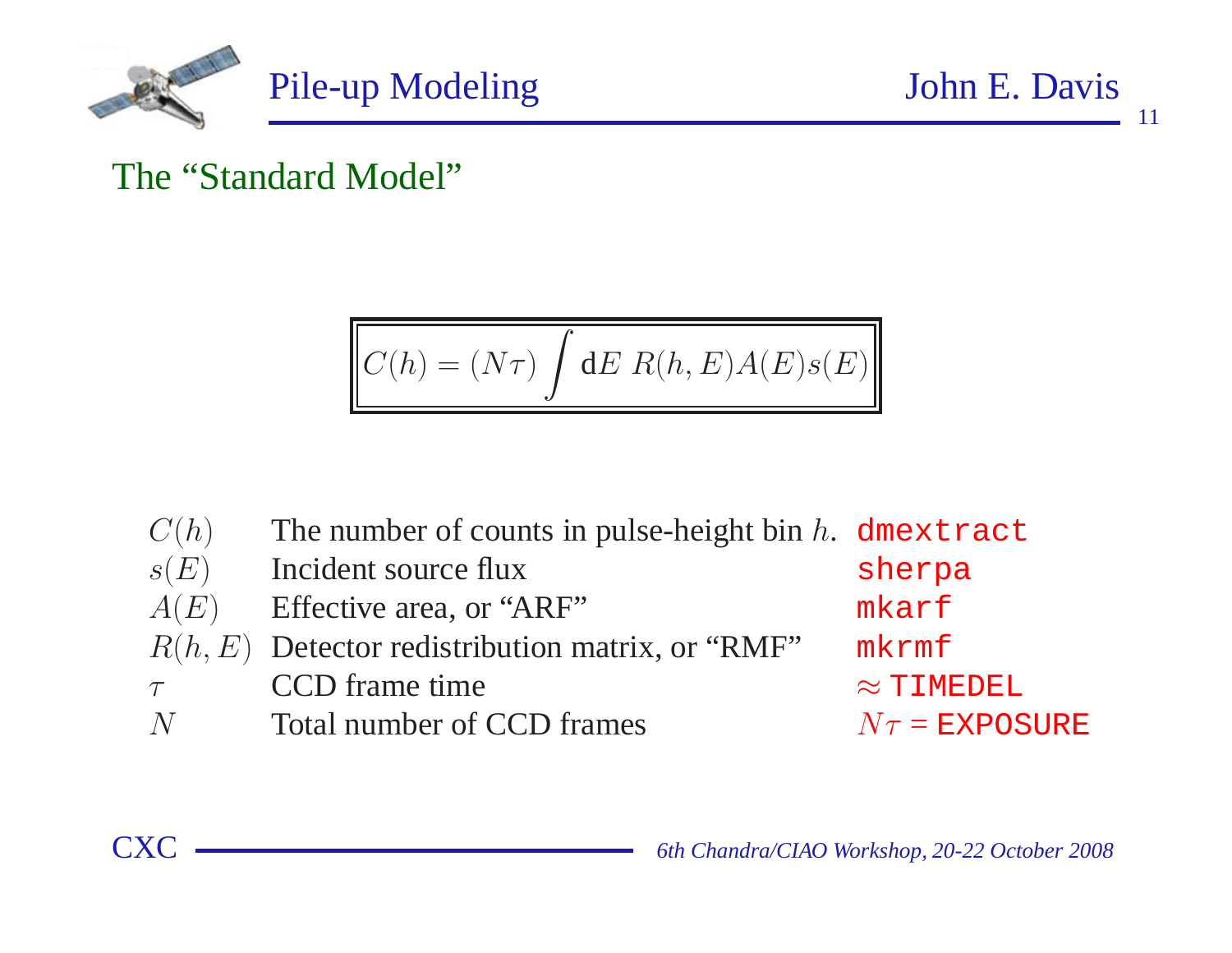





Q0836+7104 Standard Model



*6th Chandra/CIAO Workshop, 20-22 October <sup>2008</sup>*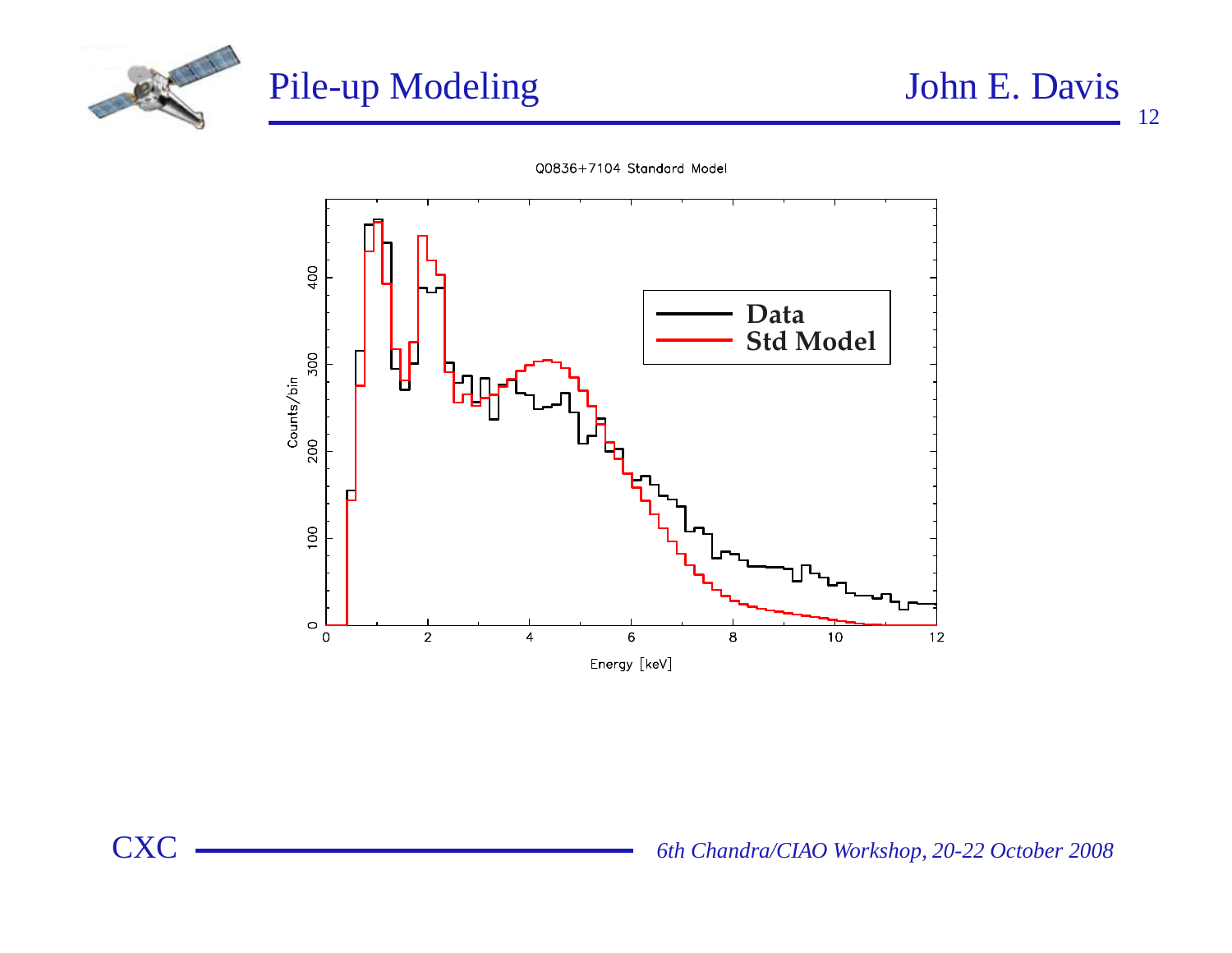

### The Pile-up Model

$$
C(h) = (N\tau)(1 - f) \int dE \ R(h, E) A(E) s(E)
$$
  
+Nne<sup>-(\tau/\bar{g}\_0) \int dE \ A(E) f s(E)/n \sum\_{p=1}^{\infty} \alpha^{p-1} \int dE \ R(h, E) \frac{[\tau A(E) f s(E)/n]^{\*p}}{p!}</sup>

- $n_{\parallel}$ The number of regions where <sup>p</sup>ile-up occurs.
- ff Total PSF fraction enclosed by the  $n$  pile-up regions.
- $\alpha$ Grade-migration survival probability.
- $\bar{g}_0$  Average branching ratio into "good" grades.
- ∗p<sup>*p*</sup> Convolution product  $(\int \cdots \int)$

$$
p \\
$$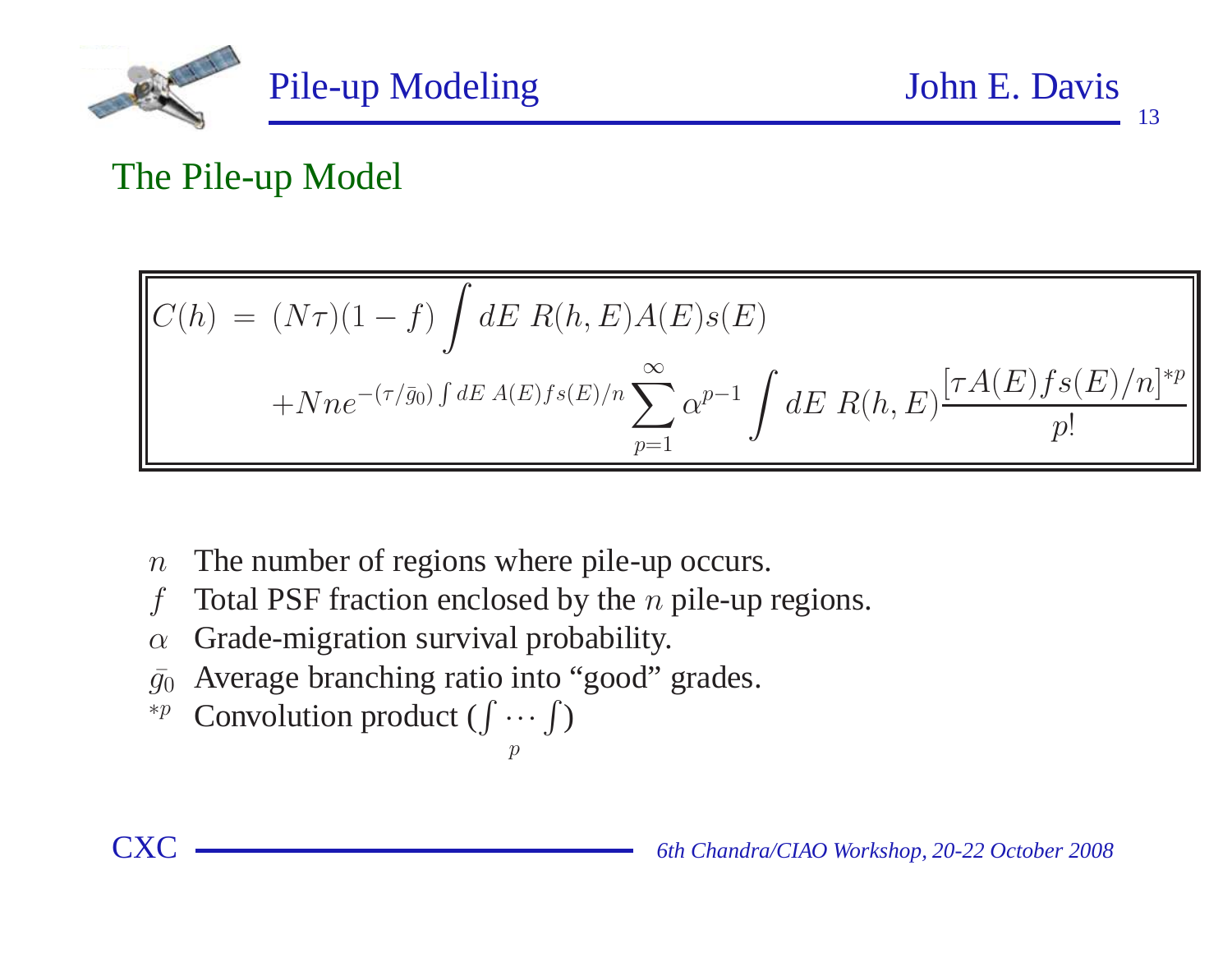



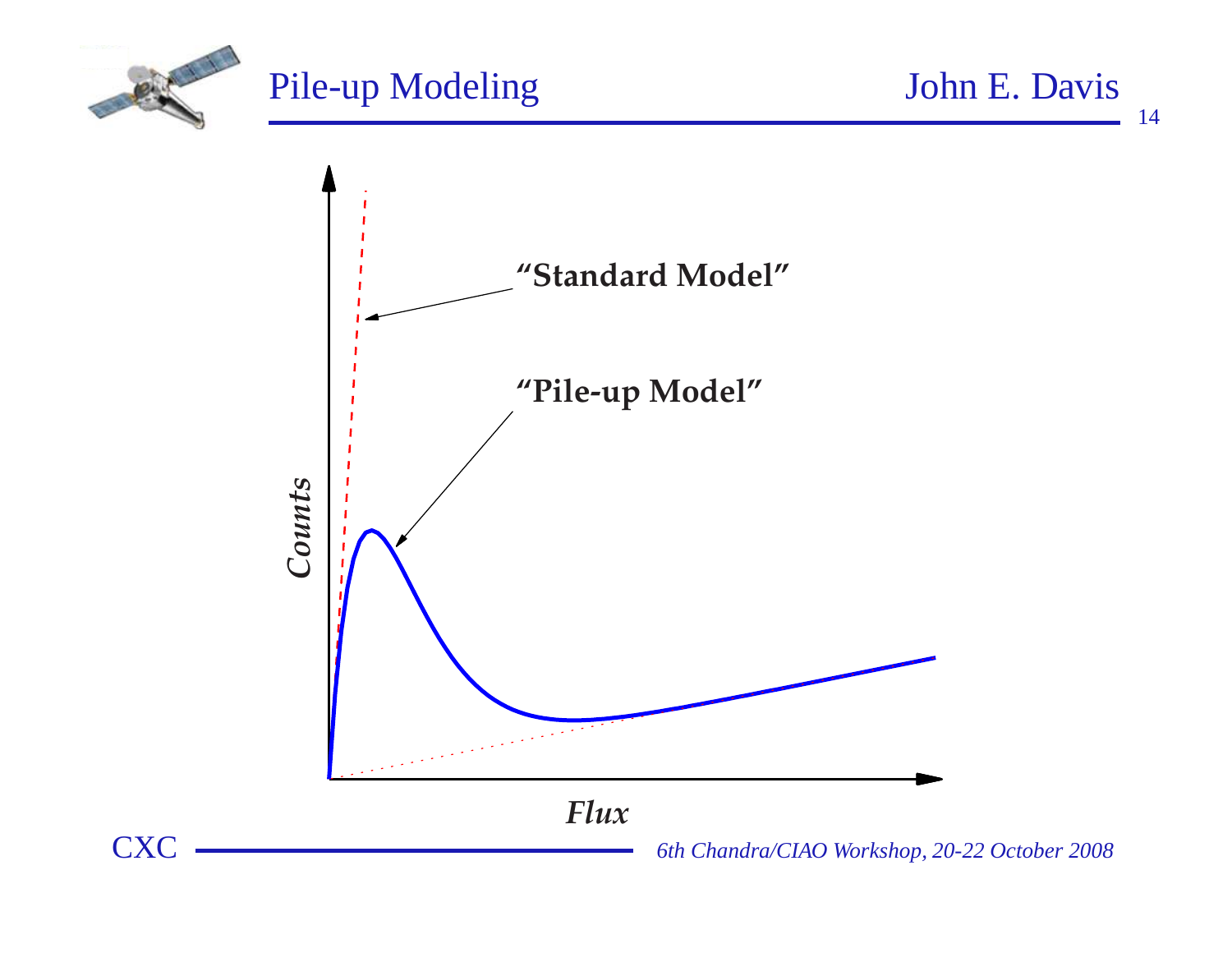

#### Data Preparation

**CXC** 

*Know your lightcurve!* The <sup>p</sup>ile-up model assumes that <sup>p</sup>hoton arrival times are Poisson distributed. Use time-intervals where the incident flux is constant. Use either the counts in the wings of the PSF or in the readout streak to generatethe lightcurve.

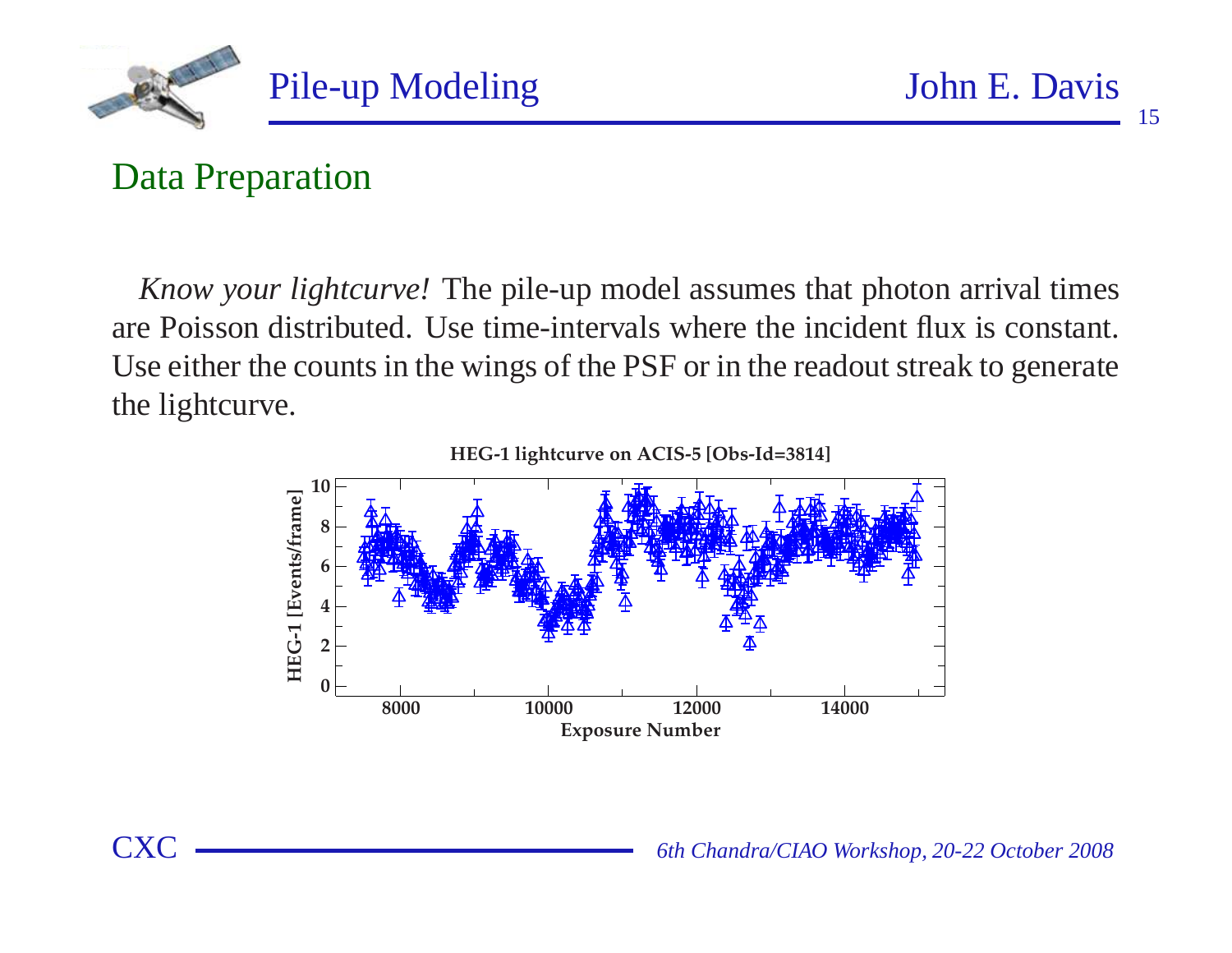

# II Peg Light Curve *OBSID 1451, HETG/ACIS-S, Claude Canizares*



*6th Chandra/CIAO Workshop, 20-22 October <sup>2008</sup>*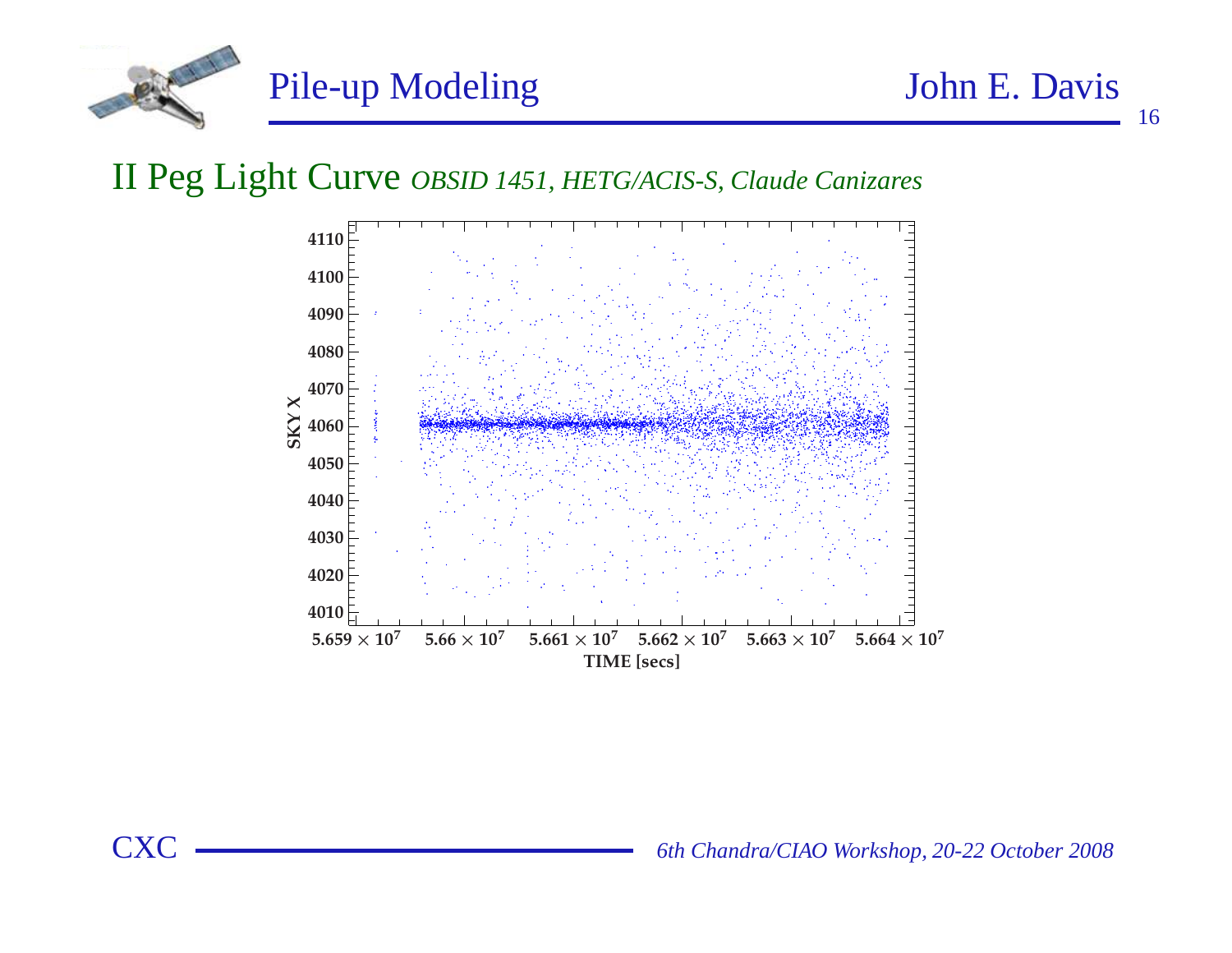

II Peg Light Curve *OBSID 1451, HETG/ACIS-S, Claude Canizares*



**Source Lightcurve <sup>0</sup> - <sup>12</sup> keV**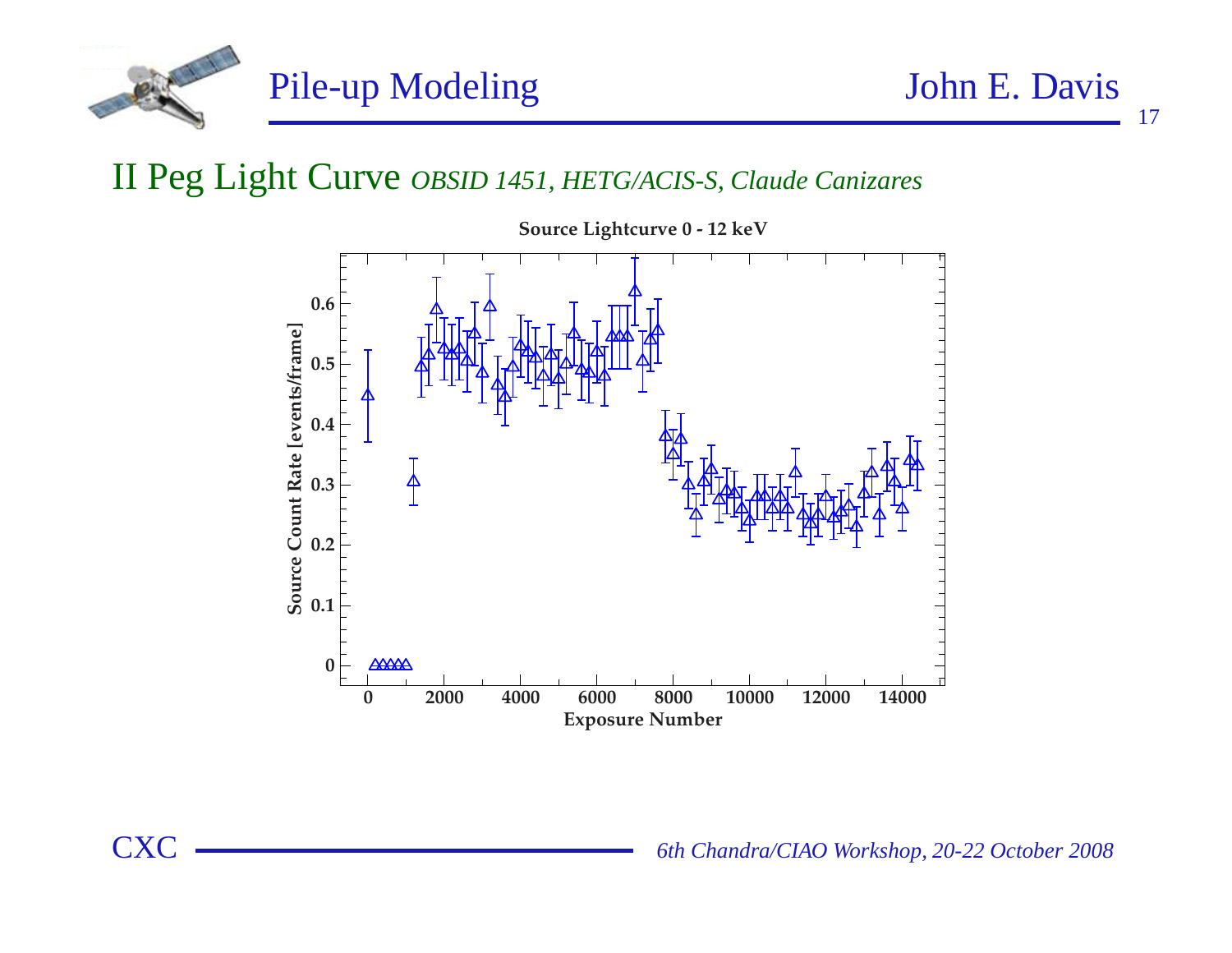Pile-up Modeling John E. Davis

#### II Peg Light Curve



*6th Chandra/CIAO Workshop, 20-22 October <sup>2008</sup>*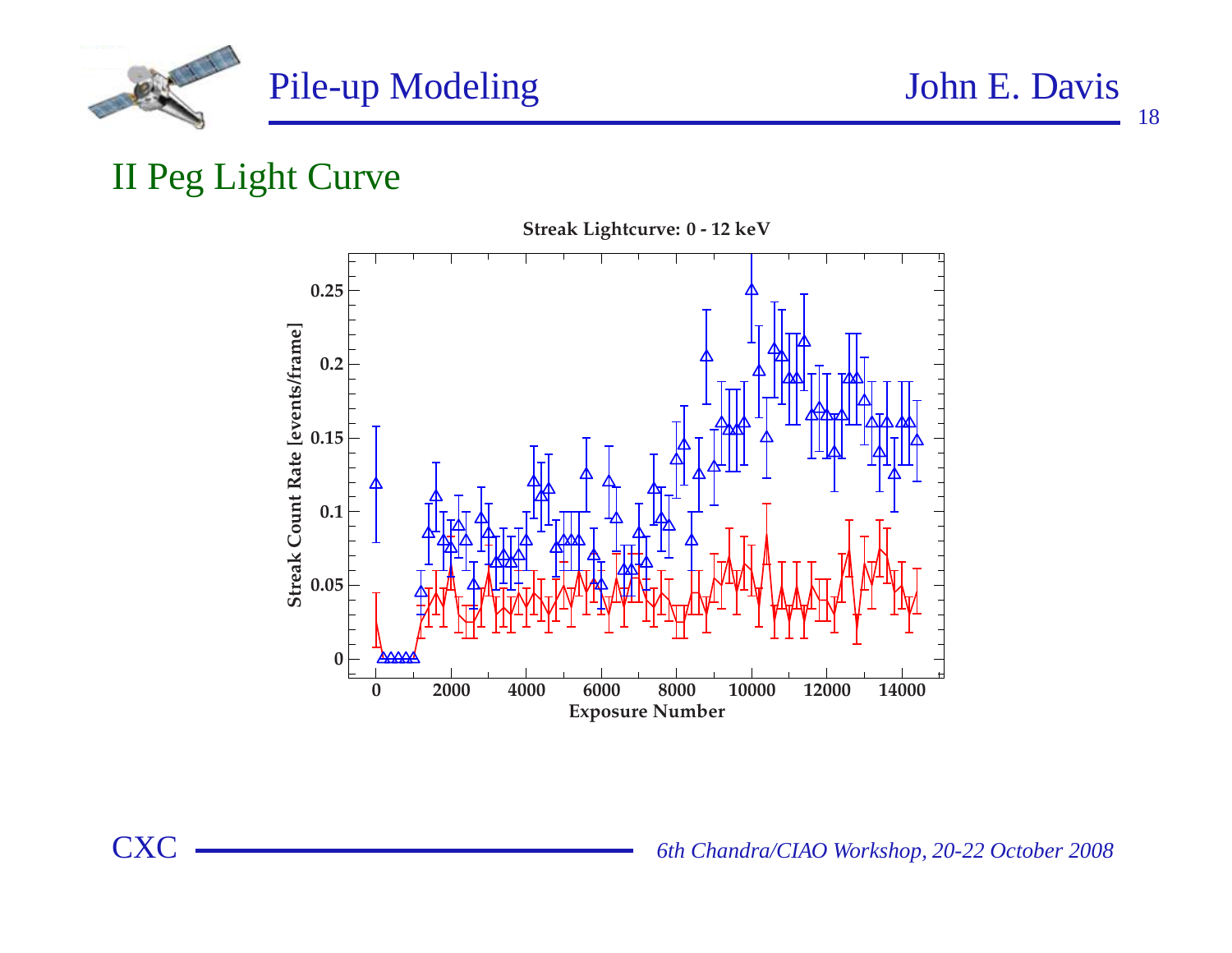

19

#### Use the right extraction region

 For an on-axis point source, it is recommended that <sup>a</sup> circular region with <sup>a</sup> 2 arc-second radius be used (4 ACIS pixels). A larger region will decrease thesignal to noise ratio.

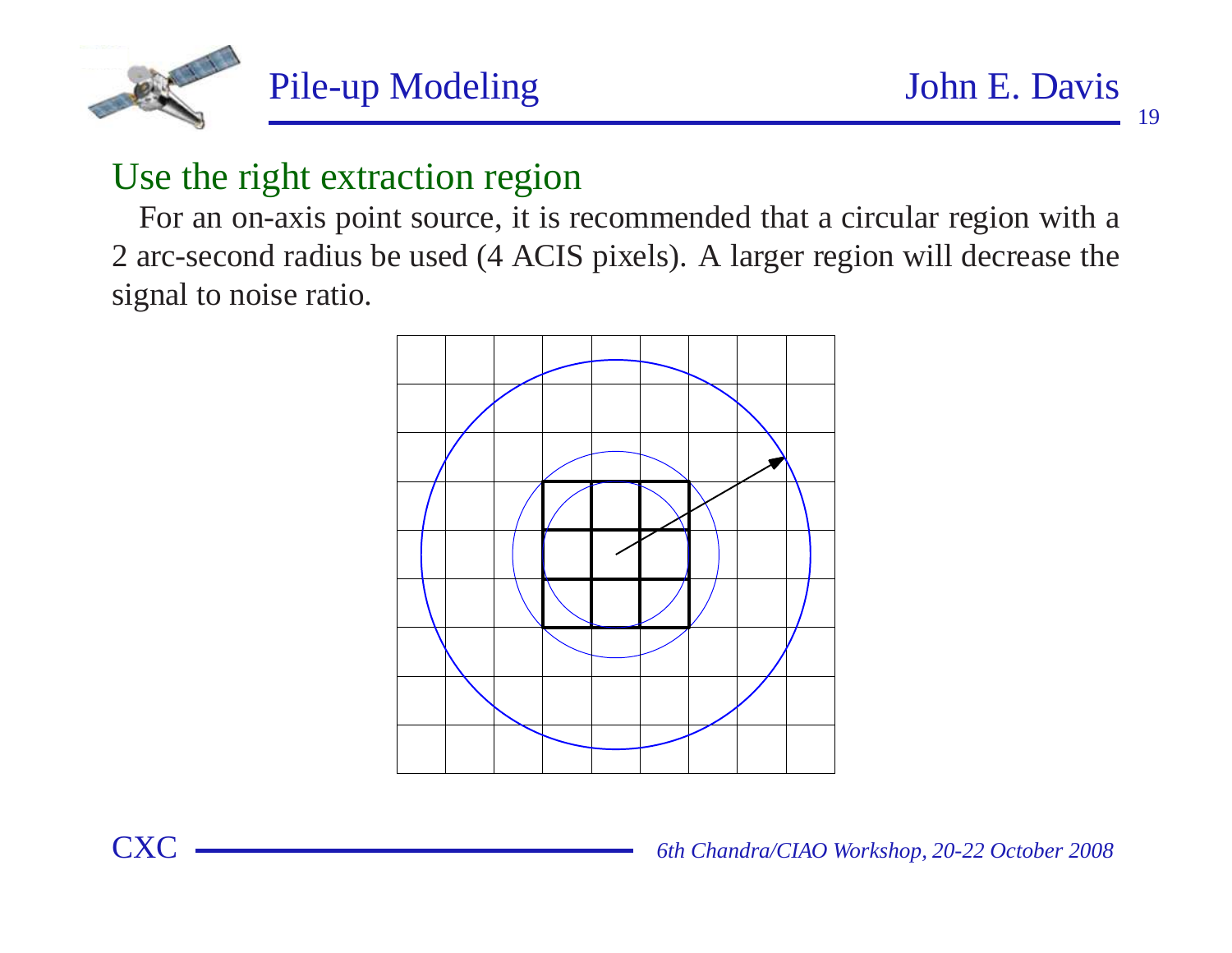

**.**

20

Using the pile-up model in sherpa

```
.
sherpa> set_pileup_model(jdpileup.jdp);
sherpa> jdp.f.min=0.85;
sherpa> jdp.f.max=0.95;
sherpa> jdp.f=0.9;
sherpa> jdp.n = 1
sherpa> jdp.alpha = 0.5
sherpa> jdp.f = 0.95
sherpa> thaw (jdp.f, jdp.alpha);
sherpa> freeze (jdp.n);
sherpa> fit;
sherpa> print(jdp);
```
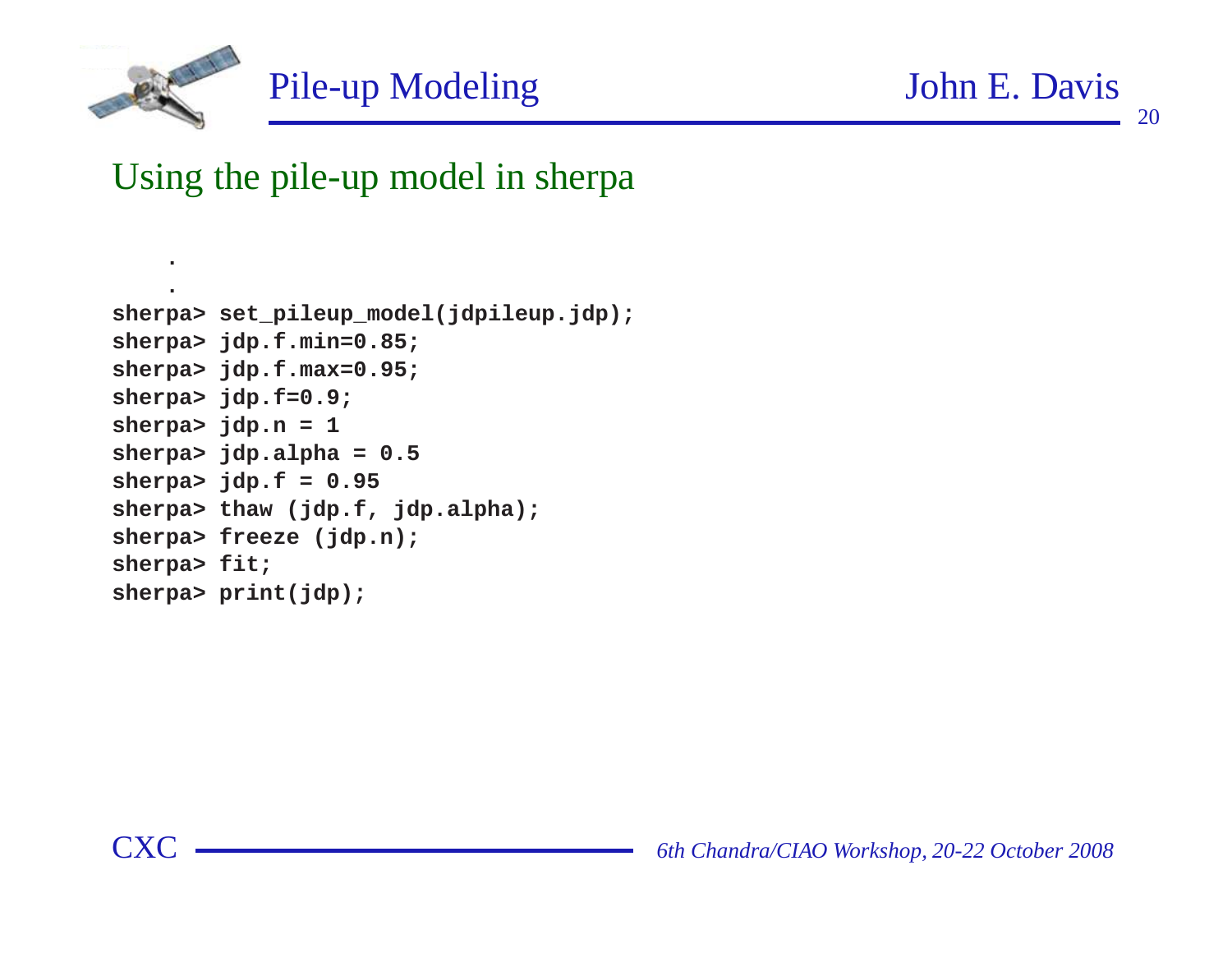

**.**

#### Using the pile-up model in isis

```
.
isis> set_kernel (1, "pileup");
isis> set_par ("pileup<1>.nregions", 1, 1);
isis> set_par ("pileup<1>.alpha", 0.5, 0);
isis> set_par ("pileup<1>.psffrac", 0.9, 0, 0.85, 0.95);
isis> fit_counts;
isis> print_kernel (1);
```
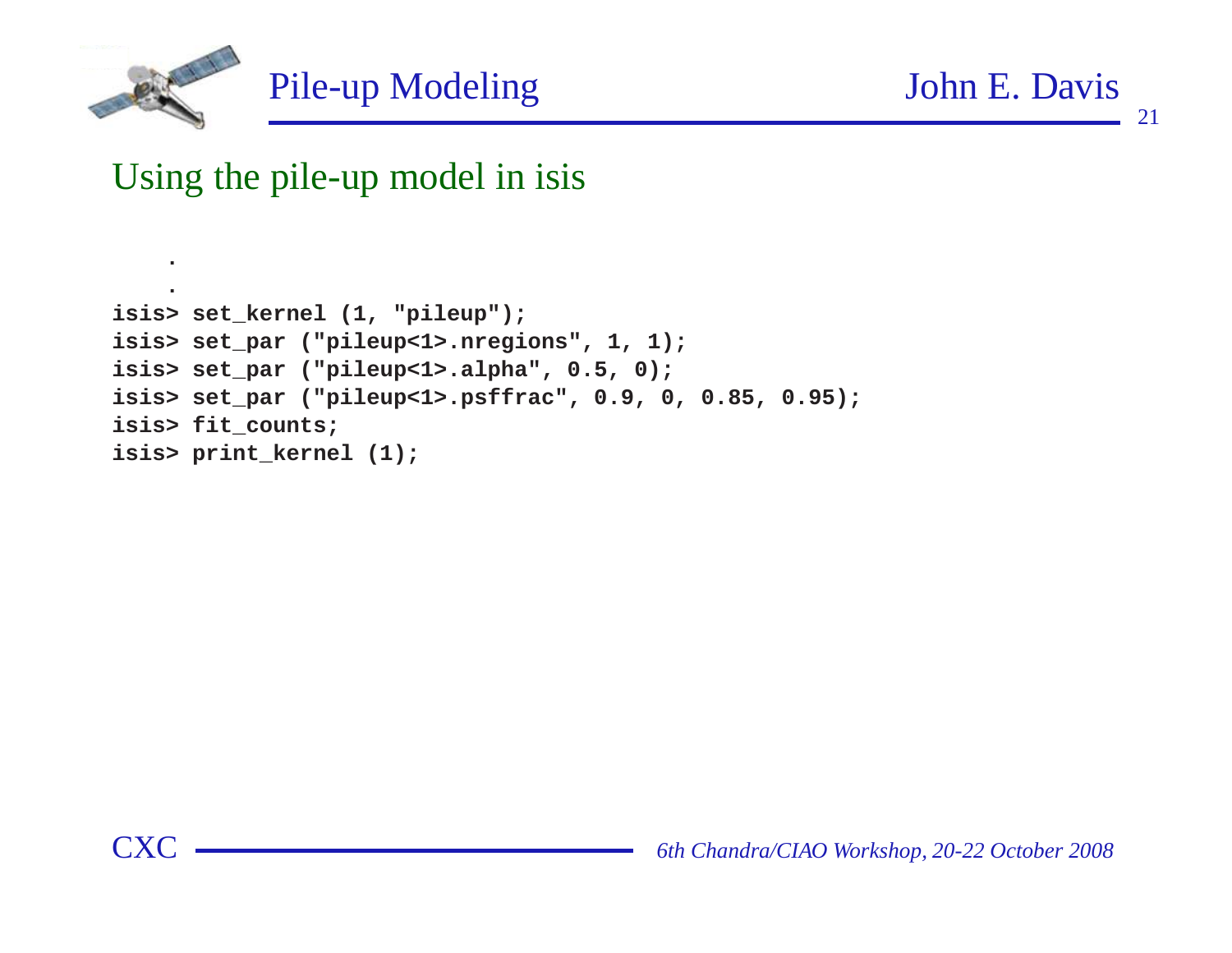

22

# Example 1: Q0836+7104 *OBSID 1450, HETG/ACIS-S, Claude Canizares*

400 **DataStd Model** 300 Counts/bin 200  $100$  $\circ$  $\overline{2}$  $\sqrt{6}$  $\overline{8}$  $\circ$  $\overline{4}$ 10  $12$ Energy [keV]

Q0836+7104 Standard Model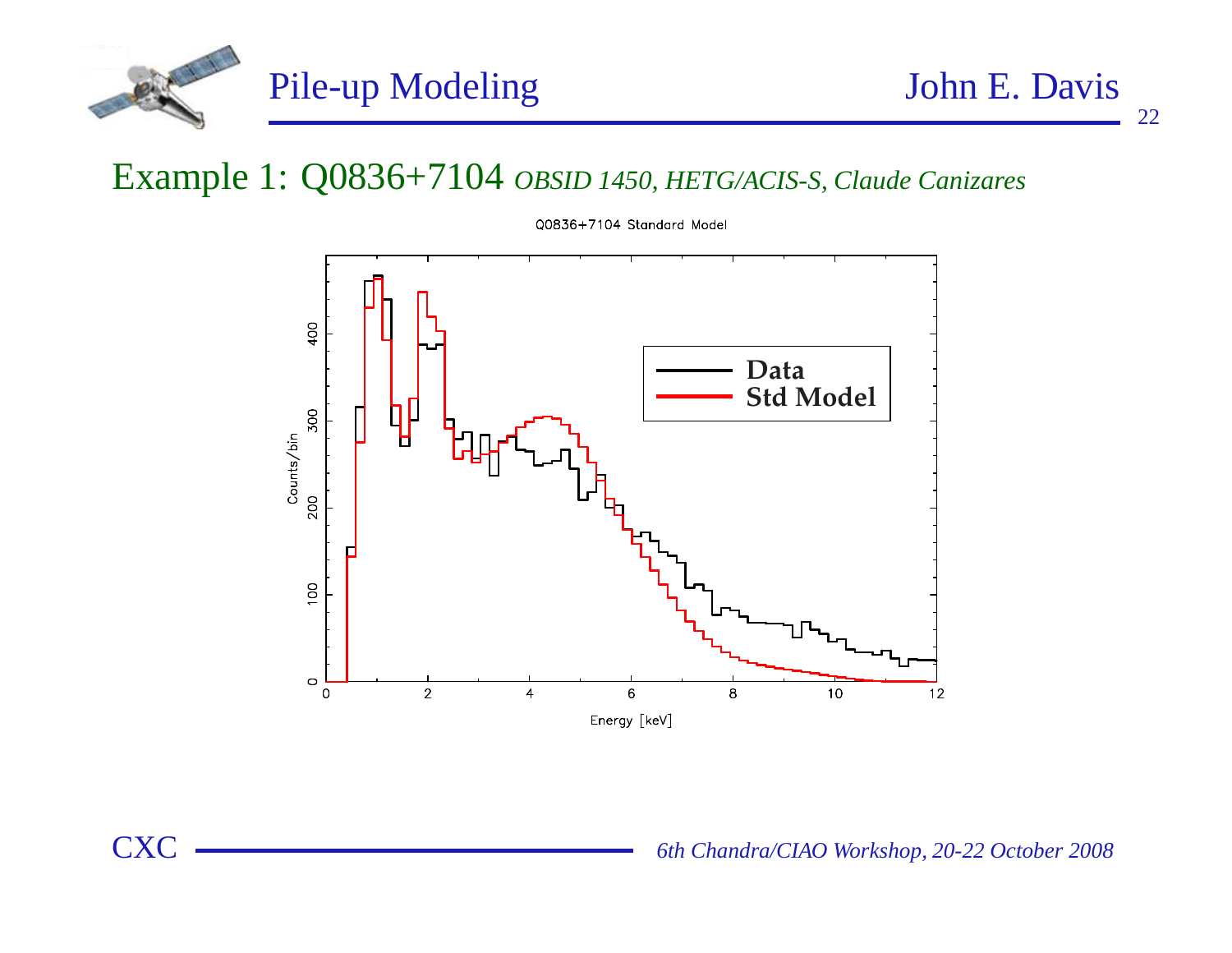

#### Pile-up Fit

**isis> fit\_counts; Parameters[Variable] <sup>=</sup> 7[5] Data bins <sup>=</sup> <sup>67</sup> Chi-square <sup>=</sup> 63.1 Reduced chi-square <sup>=</sup> 1.018 isis> list\_par; phabs(1)\*powerlaw(1)**idx param **idx param tie-to freeze value min max <sup>1</sup> phabs(1).nH <sup>0</sup> <sup>0</sup> 0.03381944 <sup>0</sup> 0.2 <sup>2</sup> powerlaw(1).norm <sup>0</sup> <sup>0</sup> 0.002399927 <sup>0</sup> 0.01 <sup>3</sup> powerlaw(1).PhoIndex <sup>0</sup> <sup>0</sup> 1.374511 <sup>0</sup> <sup>3</sup> <sup>4</sup> pileup<1>.nregions <sup>0</sup> <sup>1</sup> <sup>1</sup> <sup>1</sup> <sup>10</sup> <sup>5</sup> pileup<1>.g0 <sup>0</sup> <sup>1</sup> <sup>1</sup> <sup>0</sup> <sup>1</sup> <sup>6</sup> pileup<1>.alpha <sup>0</sup> <sup>0</sup> 0.8728455 0.35 <sup>1</sup> <sup>7</sup> pileup<1>.psffrac <sup>0</sup> <sup>0</sup> 0.9304663 0.9 <sup>1</sup>**

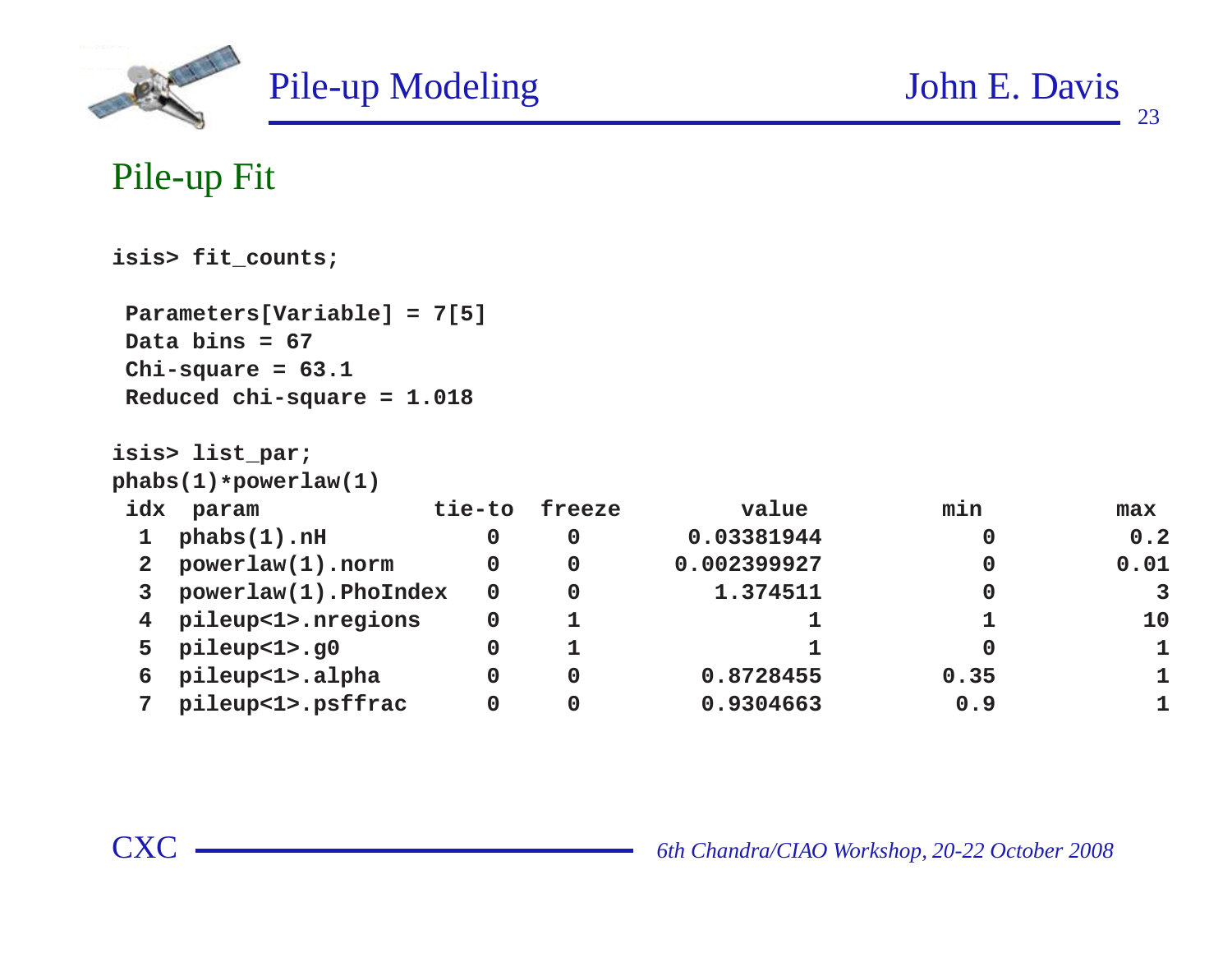

Spectral Fit



Q0836+7104 [pileup fit]

*6th Chandra/CIAO Workshop, 20-22 October <sup>2008</sup>*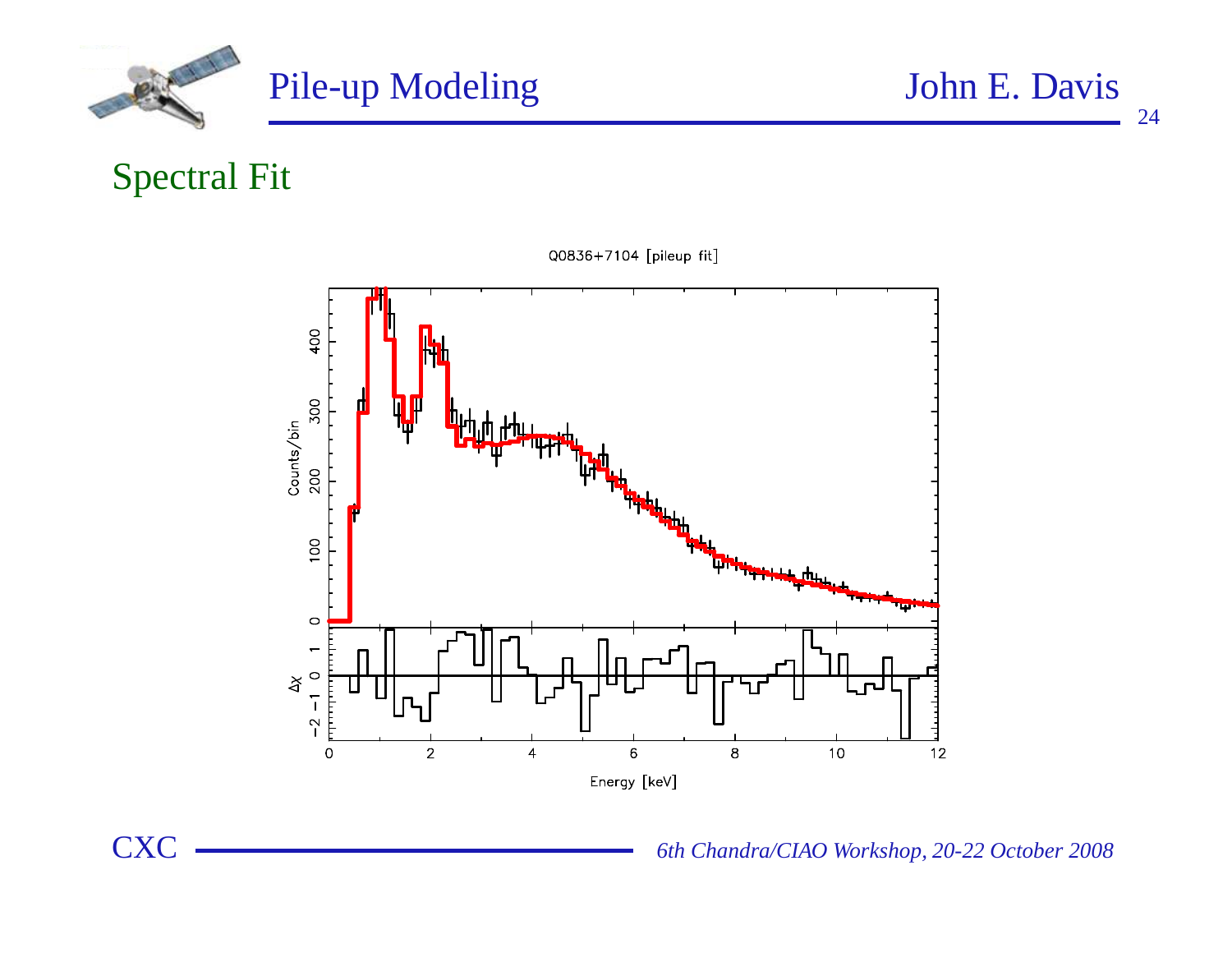

#### Pile-up Fraction

**isis> print\_kernel(1);**

| 1: 0.367879      | 0.625742                      |
|------------------|-------------------------------|
| 2: 0.184252      | 0.273553                      |
| 3: 0.061522      | 0.0797253                     |
| 4: 0.0154067     | 0.0174266                     |
| 5: 0.00308658    | 0.00304732                    |
| 6: 0.000515305   | 0.000444061                   |
| $7: 7.37403e-05$ | 5.54651e-05                   |
| $8: 9.23323e-06$ | $6.06186e-06$                 |
|                  | *** pileup fraction: 0.374258 |
|                  |                               |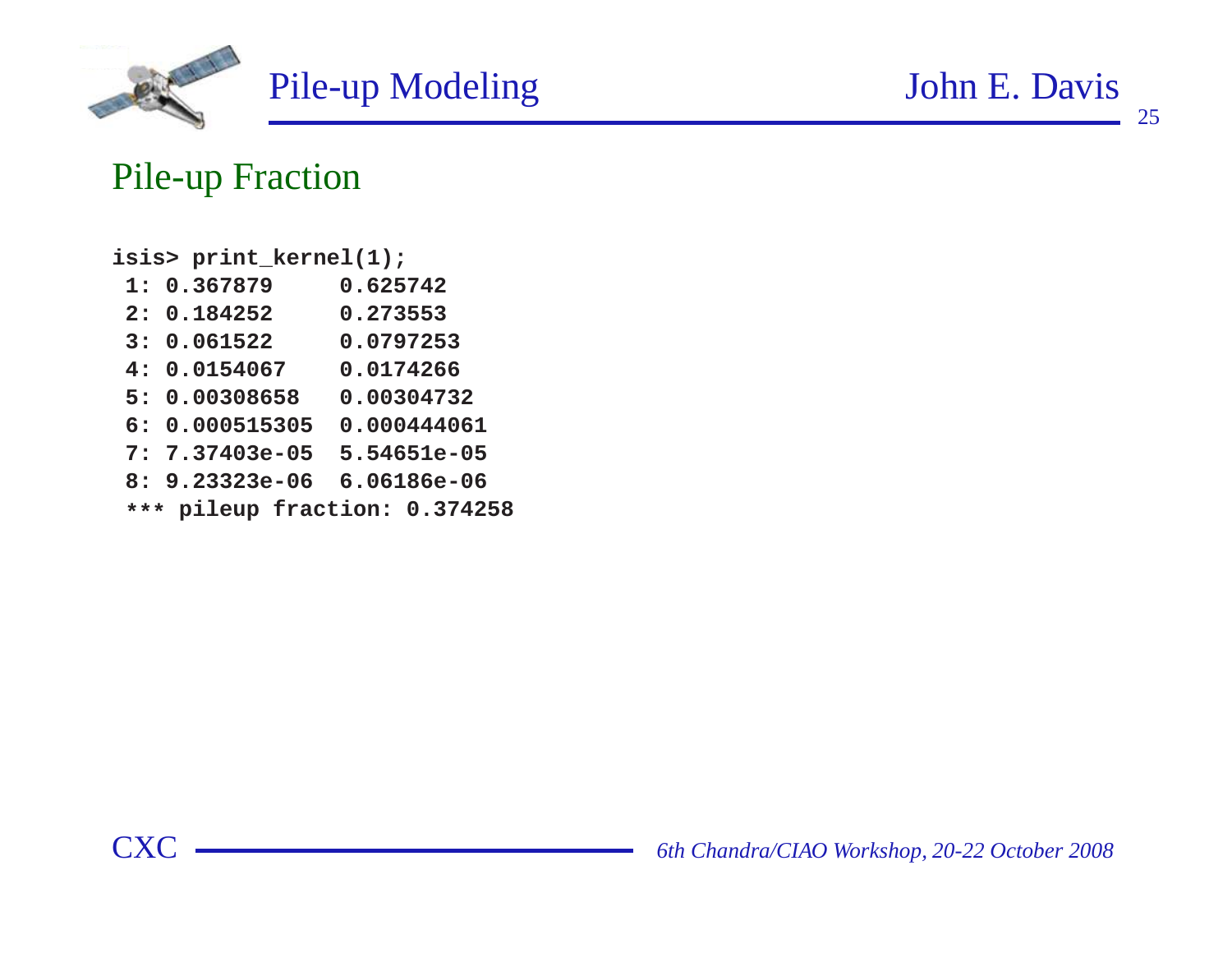

#### Confidence Contours



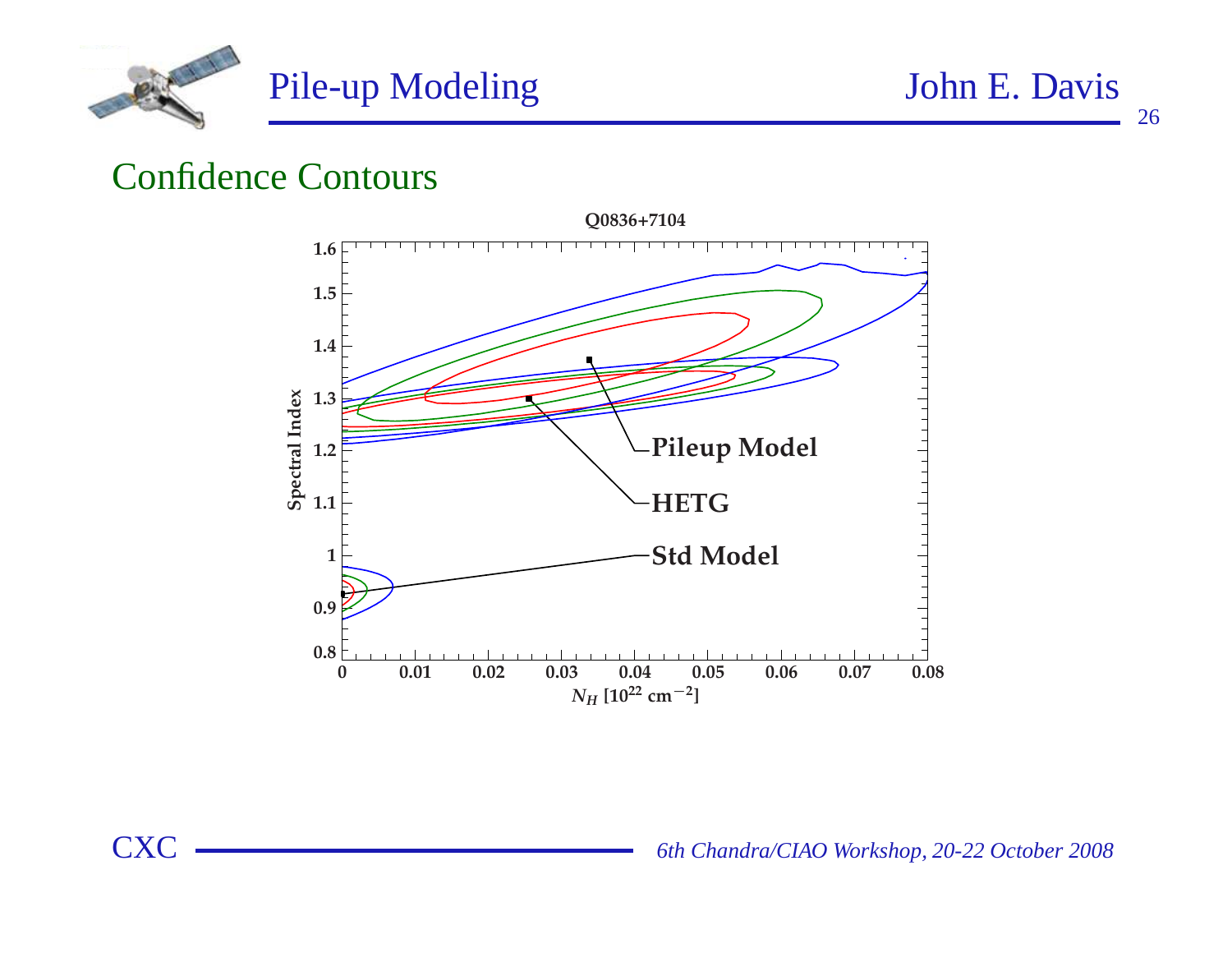

# Example 2: NGC 4579 *OBSID 807, ACIS-S, Michael Eracleous*

**isis> fit\_counts;**

```
Parameters[Variable] = 7[5]
           Data bins = 82
          Chi-square = 103.6
  Reduced chi-square = 1.346
```
**isis> list\_par;**

```
phabs(1)*powerlaw(1)
```

| idx            | param                 | tie-to | freeze | value       | min | max |
|----------------|-----------------------|--------|--------|-------------|-----|-----|
|                | $phabs(1)$ .nH        | 0      | 0      | 0.02727911  |     | 0.2 |
| 2 <sup>1</sup> | powerlaw(1).norm      | 0      | 0      | 0.001469524 |     | 0.1 |
|                | powerlaw(1). PhoIndex | 0      | 0      | 1.764569    |     | 3   |
| 4 <sup>1</sup> | pileup<1>.nregions    | 0      |        |             |     | 10  |
| 5              | pileup<1>.g0          | 0      |        |             | 0.8 |     |
| 6              | pileup<1>.alpha       | 0      | 0      | 0.6937202   |     |     |
|                | pileup<1>.psffrac     | 0      |        | 0.902147    | 0.8 |     |

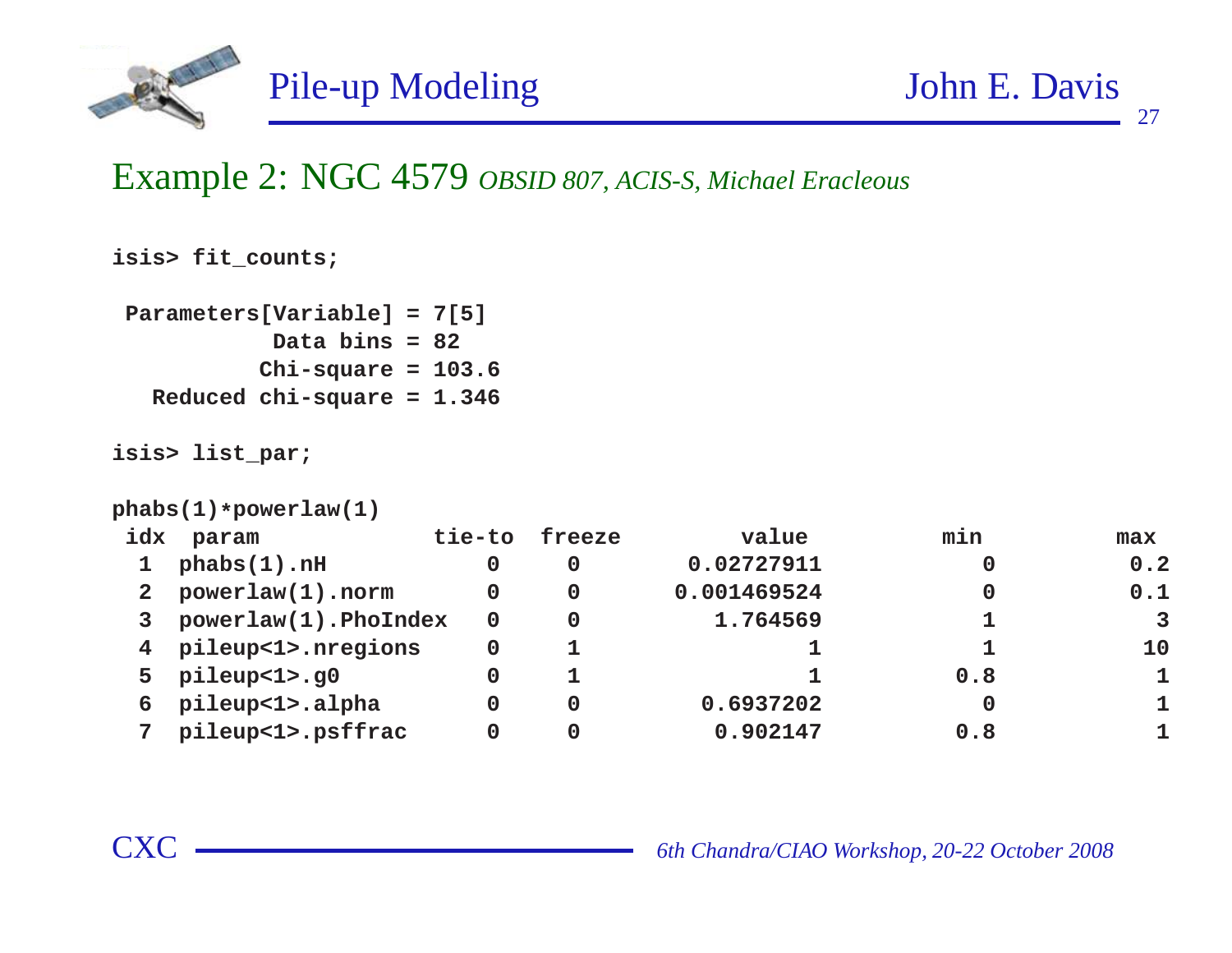

Spectral Fit

**CXC** 



NGC 4579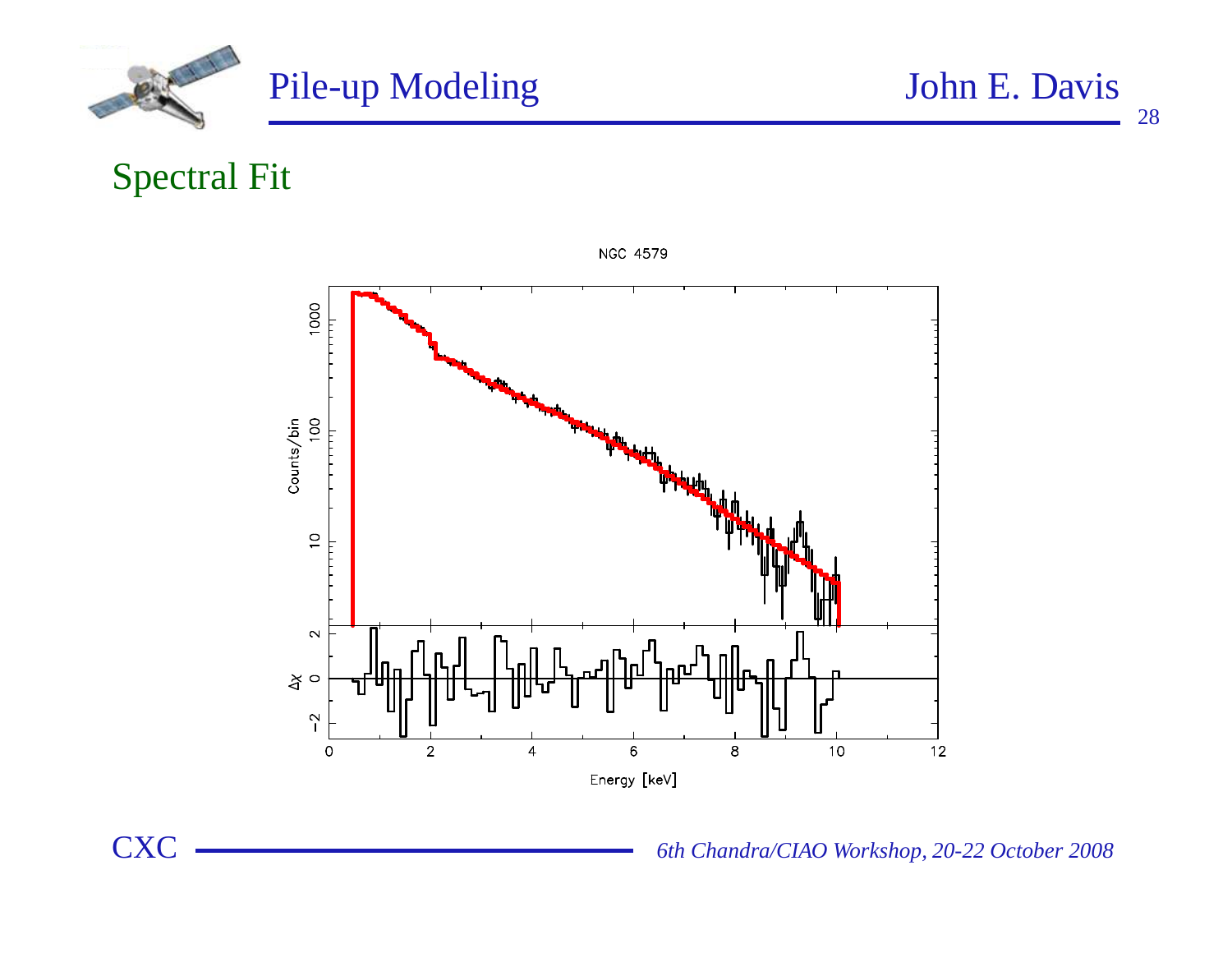

#### Pile-up Fraction

**isis> print\_kernel(1);**

| 1: 0.367835    | 0.688744                      |
|----------------|-------------------------------|
| 2: 0.186795    | 0.242635                      |
| 3: 0.0632391   | 0.0569848                     |
| 4: 0.0160571   | 0.0100375                     |
| 5: 0.00326167  | 0.00141443                    |
| 6: 0.000552117 | 0.000166095                   |
| 7: 8.01078e-05 | 1.67181e-05                   |
| 8: 1.01701e-05 | 1.47239e-06                   |
|                | *** pileup fraction: 0.311256 |
|                |                               |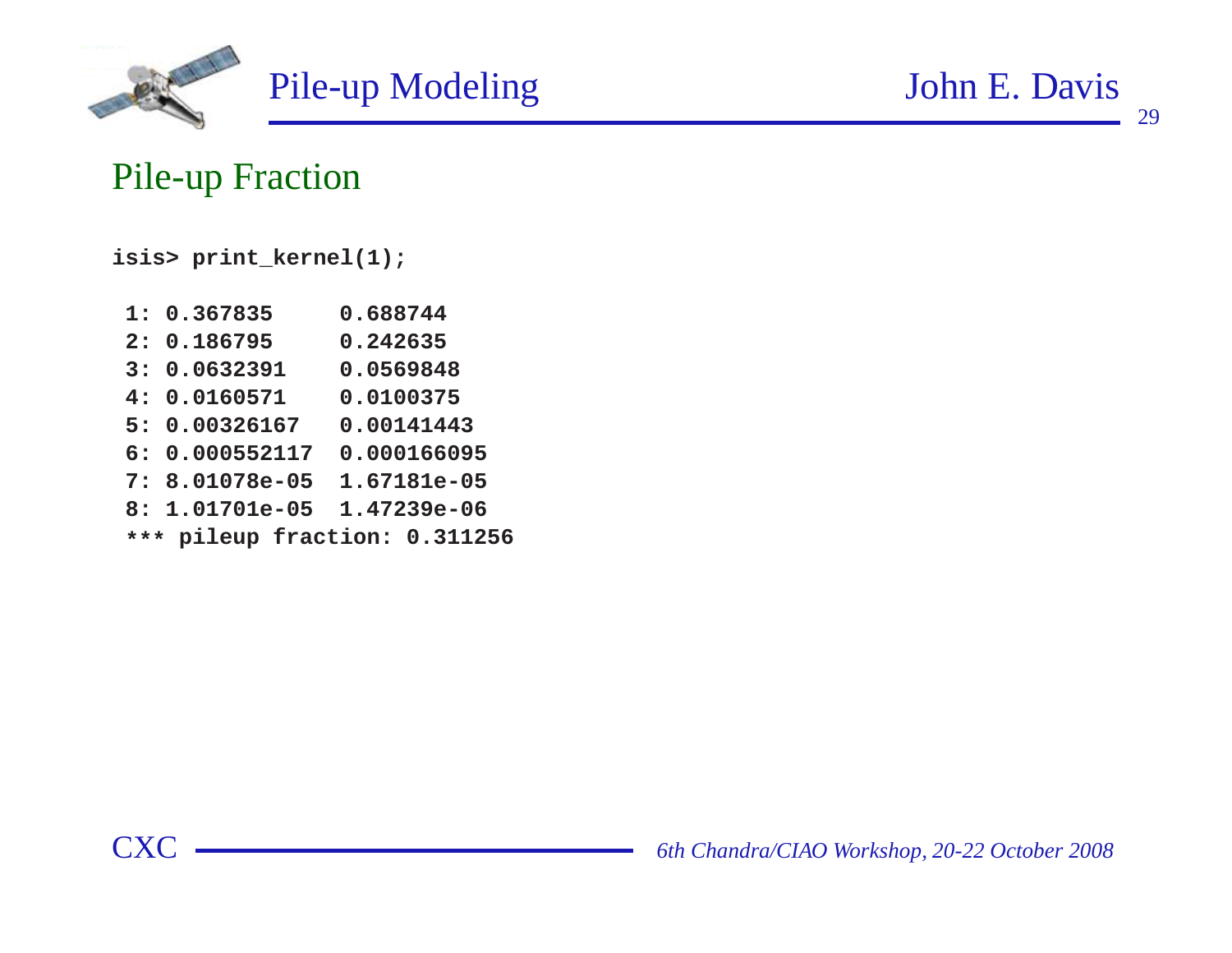

#### Confidence Contours



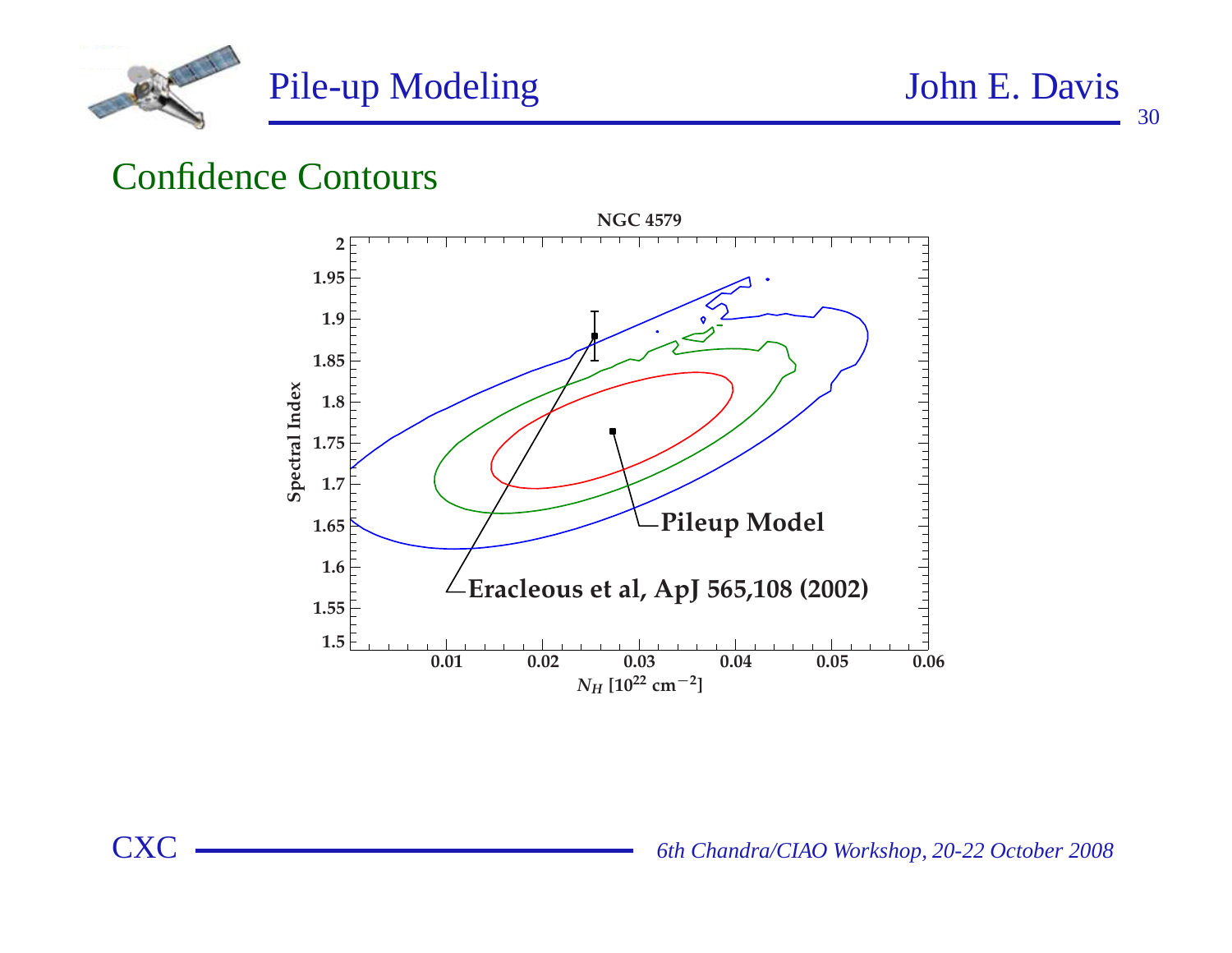

#### Pile-up Modeling John E. Davis

31

# Example 3: Nucleus of M81 *OBSID 735, ACIS-S, Douglas Swartz*





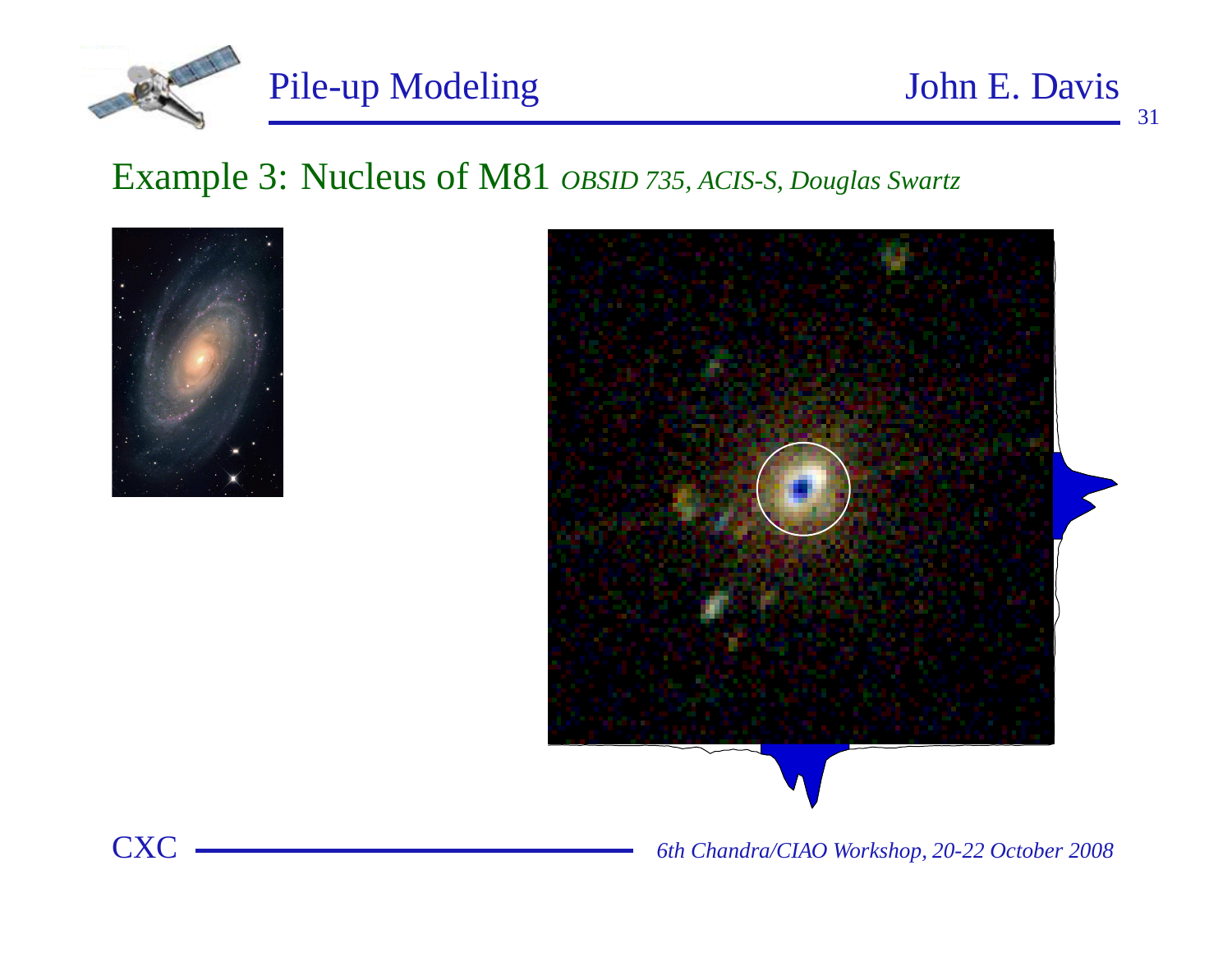

#### **isis> fit\_counts;**

```
Parameters[Variable] = 7[5]
           Data bins = 99
          Chi-square = 120.8
  Reduced chi-square = 1.285
```

```
isis> list_par;
```
**phabs(1)\*powerlaw(1)**

| idx            | param                 | tie-to | freeze | value       | min | max |
|----------------|-----------------------|--------|--------|-------------|-----|-----|
|                | $phabs(1)$ .nH        | 0      | 0      | 0.08063485  |     |     |
| 2 <sup>1</sup> | powerlaw(1).norm      | 0      | 0      | 0.006880267 |     | 0.1 |
|                | powerlaw(1). PhoIndex | 0      | 0      | 1.92351     |     | 3   |
|                | pileup<1>.nregions    | 0      |        |             |     | 10  |
| 5.             | pileup<1>.g0          | 0      |        |             |     |     |
| 6              | pileup<1>.alpha       | 0      | 0      | 0.4810092   |     |     |
|                | pileup<1>.psffrac     | 0      |        | 0.9578905   |     |     |

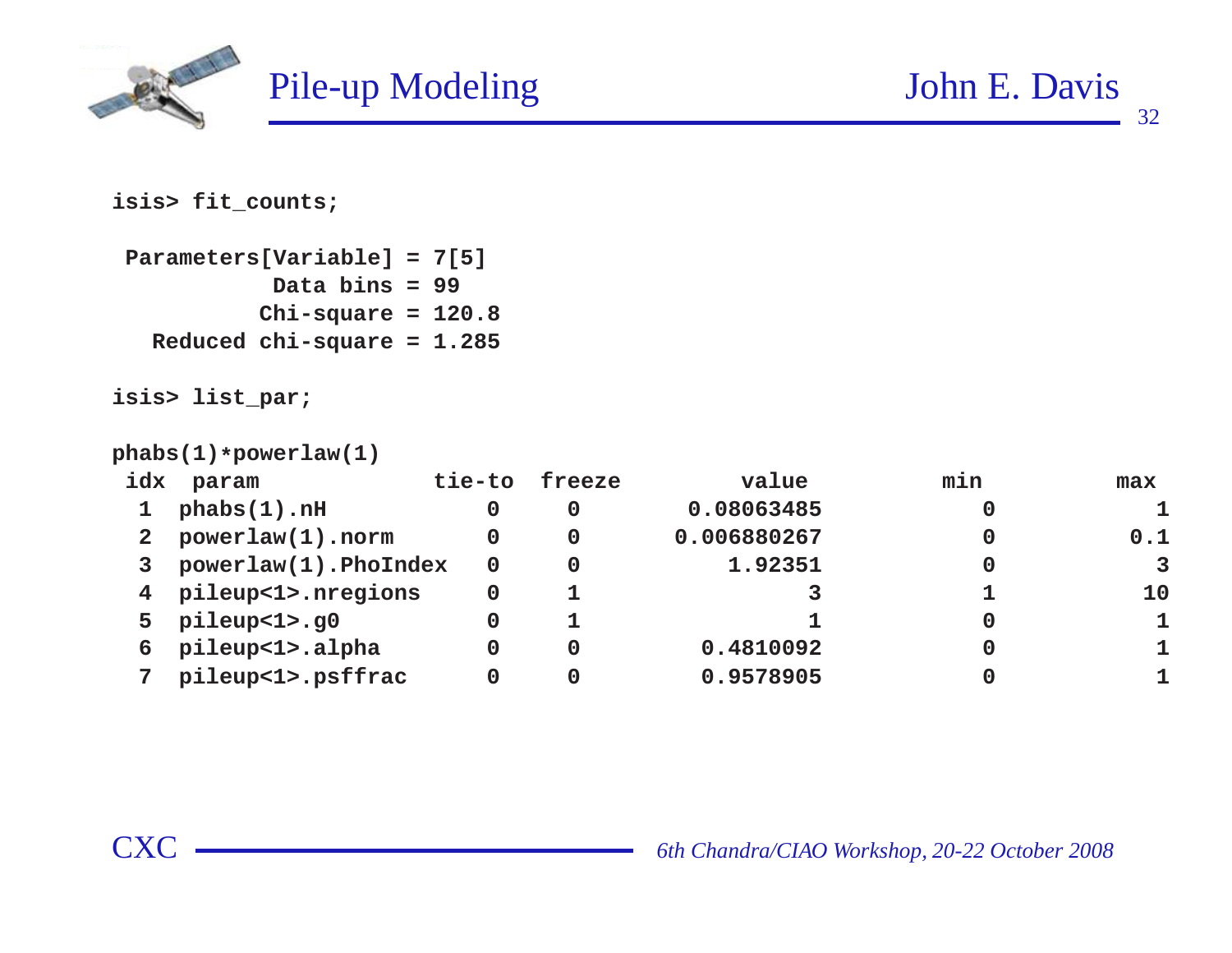

Spectral Fit



Nucleus of M81

*6th Chandra/CIAO Workshop, 20-22 October <sup>2008</sup>*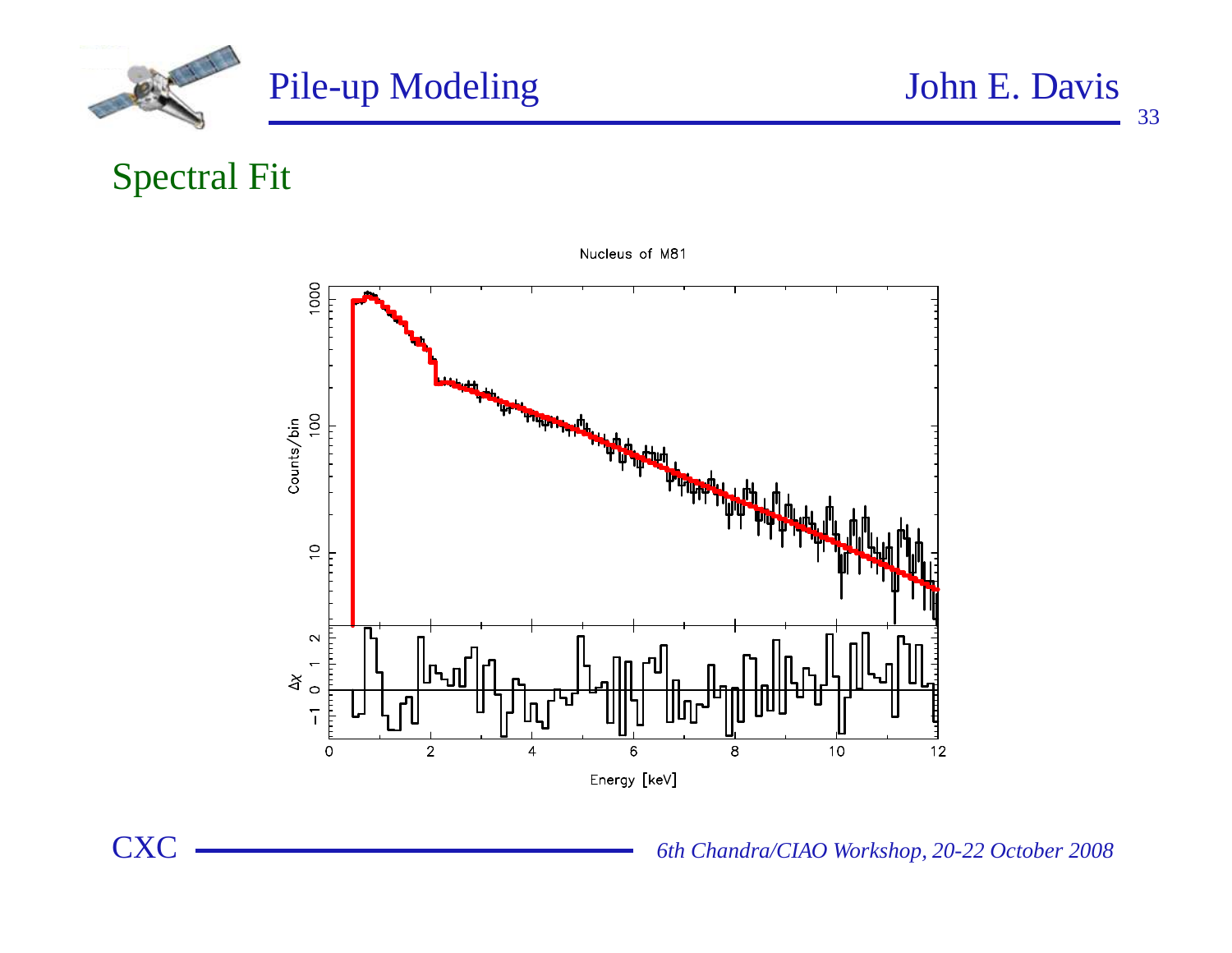

#### Pile-up Fraction

**isis> print\_kernel(1);**

|     | 1: 0.0241037               | 0.207965                  |
|-----|----------------------------|---------------------------|
|     | 2: 0.0652543               | 0.270813                  |
| 3 : | 0.117772                   | 0.235102                  |
|     | 4: 0.159419                | 0.153076                  |
|     | 5: 0.172633                | 0.0797342                 |
|     | <b>6: 0.155786</b>         | 0.03461                   |
|     | 7:0.1205                   | 0.0128769                 |
|     | 8: 0.0815551               | 0.0041921                 |
|     | 9: 0.0490641               | 0.0012131                 |
|     | 10: 0.0265656              | 0.000315941               |
|     | 11: 0.0130762              | 7.48036e-05               |
|     | 12: 0.00590006             | 1.62349e-05               |
|     | 13: 0.00245736 1.04828e-05 |                           |
| *** |                            | pileup fraction: 0.792035 |
|     |                            |                           |